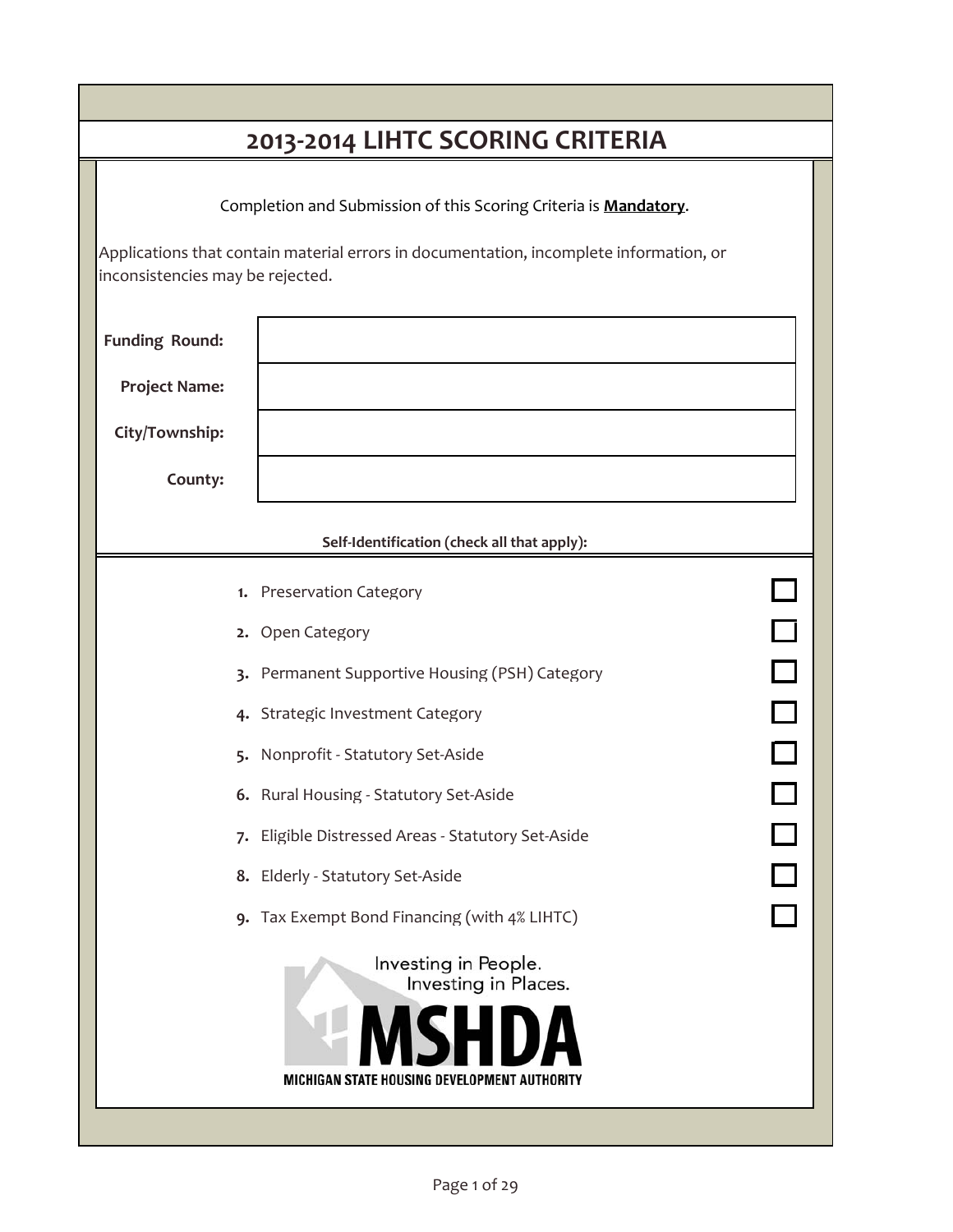|    | <b>SCORING CRITERIA</b>                                                                                                                                                                                                                                                                                                                                                                                                                                                                             |                                  |                   |
|----|-----------------------------------------------------------------------------------------------------------------------------------------------------------------------------------------------------------------------------------------------------------------------------------------------------------------------------------------------------------------------------------------------------------------------------------------------------------------------------------------------------|----------------------------------|-------------------|
|    | A. Development Location                                                                                                                                                                                                                                                                                                                                                                                                                                                                             | <b>Possible</b><br><b>Points</b> | <b>Self Score</b> |
|    |                                                                                                                                                                                                                                                                                                                                                                                                                                                                                                     |                                  |                   |
| 1. | <b>Proximity to Transportation</b>                                                                                                                                                                                                                                                                                                                                                                                                                                                                  | 5                                |                   |
|    | Developments that can demonstrate that they are located within 1/10 miles<br>from a public transportation stop (i.e. bus stop) will be eligible to receive<br>points. Developments that are creating a public transportation stop within<br>1/10 miles or have some other form of dedicated, safe, reliable, and timely<br>transportation available to all tenants of the development may be eligible<br>for these points upon providing sufficient documentation as determined by<br>MSHDA.        |                                  |                   |
| 2. | <b>Site Amenities</b>                                                                                                                                                                                                                                                                                                                                                                                                                                                                               | 10                               | $\circ$           |
|    | Projects will be awarded points for being located in areas containing<br>amenities that are in close proximity to the project site. A maximum of 10<br>points will be awarded on a sliding scale using a project's Walk Score,<br>which can be determined by going to:<br>www.walkscore.com                                                                                                                                                                                                         |                                  |                   |
|    | A project's Walk Score will be converted to a percentage to determine the<br>number of points out of the maximum available a project is eligible to<br>receive, which can be calculated using the chart below:                                                                                                                                                                                                                                                                                      |                                  |                   |
|    | Walk Score:<br>$\overline{O}$<br>Divided by 100:<br>0.00<br>Multiplied by 10:<br>O<br>(Rounded Up if applicable)<br><b>Equals Site Amenities Points:</b><br>0                                                                                                                                                                                                                                                                                                                                       |                                  |                   |
|    | No partial points will be awarded. Any point calculation that results in a<br>fraction of a point will be rounded upward to the nearest whole number<br>for purposes of determining the points a project is eligible to receive. The<br>Walk Score for projects with multiple scattered sites will be determined by<br>the weighted average of the individual Walk Scores based on the ratio of<br>the total number of units at each individual site compared to the total units<br>in the project. |                                  |                   |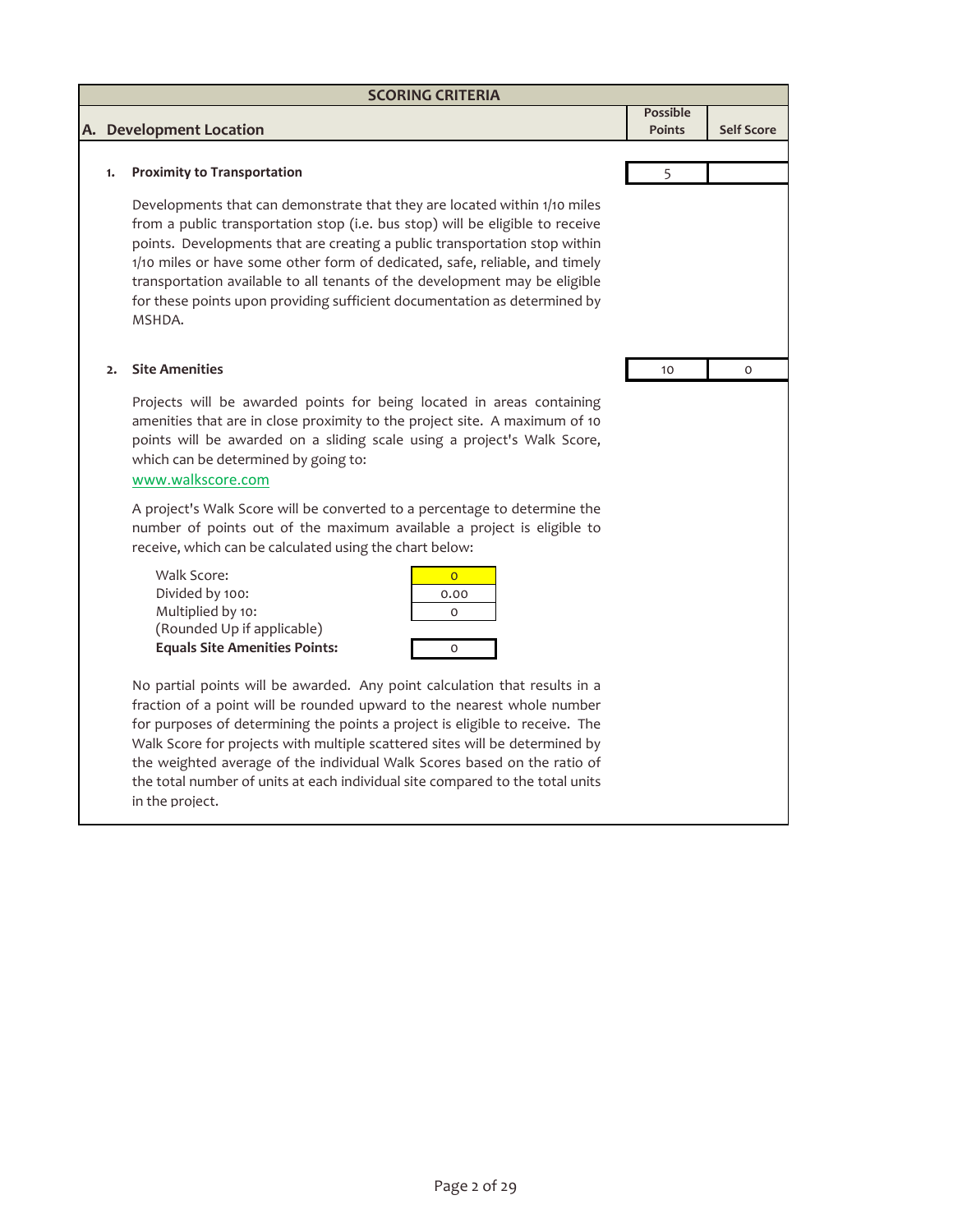|    | <b>SCORING CRITERIA</b>                                 |          |                   |
|----|---------------------------------------------------------|----------|-------------------|
|    |                                                         | Possible |                   |
|    | A. Development Location                                 | Points   | <b>Self Score</b> |
|    |                                                         |          |                   |
| 3. | <b>Central Cities Developments</b>                      | 15       | 0                 |
|    |                                                         |          |                   |
|    | A project qualifies as a Central Cities development by: |          |                   |

(1) being located in a traditional downtown or commercial center where 20 or more contiguous buildings have been planned, zoned, or used for commercial purposes for 50 or more years, where a majority of the buildings are built zero feet back from the public right of way and are adjacent to one another, and where the area contains a significant number of multi‐level, mixed‐use buildings; and

(2) being located in an area with an employee to resident ratio of 1.0 or greater. Central Cities developments can receive up to 15 points in addition to the Site Amenities points available in Section A.2. Points will be calculated using a project's Walk Score, which can be determined by going to:

### www.walkscore.com

A project's Walk Score will be converted to a percentage to determine the number of points out of the maximum available a project is eligible to receive, which can be calculated using the chart below:

### **Steps:**

- **1.** Determine if the proposed project is located in a traditional downtown or commercial center as defined above. If no, the project is not a Central Cities development.
- **2.** If yes, go to: and enter the project address or plot the project location. LIHTC Points Scores
- **3.** Determine if the proposed project meets or exceeds the 1.0 employee to resident ratio (the LIHTC Points Score database will notify applicants if this has been met when the project address or location is entered correctly). If the employee to resident ratio threshold is not met, the project is not a Central Cities development.
- **4.** If the employee to resident ratio threshold is met, determine the project Walk Score and complete the table below to determine the total points under this section:

Walk Score: Divided by 100: Multiplied by 15: (Rounded Up if applicable) **Equals Central Cities Points:** 

| 0.00 |
|------|
| ი    |
|      |
| Λ    |

No partial points will be awarded. Any point calculation that results in a fraction of a point will be rounded upward to the nearest whole number for purposes of determining the points a project is eligible to receive. The Walk Score for projects with multiple scattered sites will be determined by the weighted average of the individual Walk Scores based on the ratio of the total number of units at each individual site compared to the total units in the project.

*NOTE: Applicants may contact MSHDA's Marketing Staff in advance of submitting an application if they are unsure about whether or not their project meets the eligibility criteria for the Central Cities points.*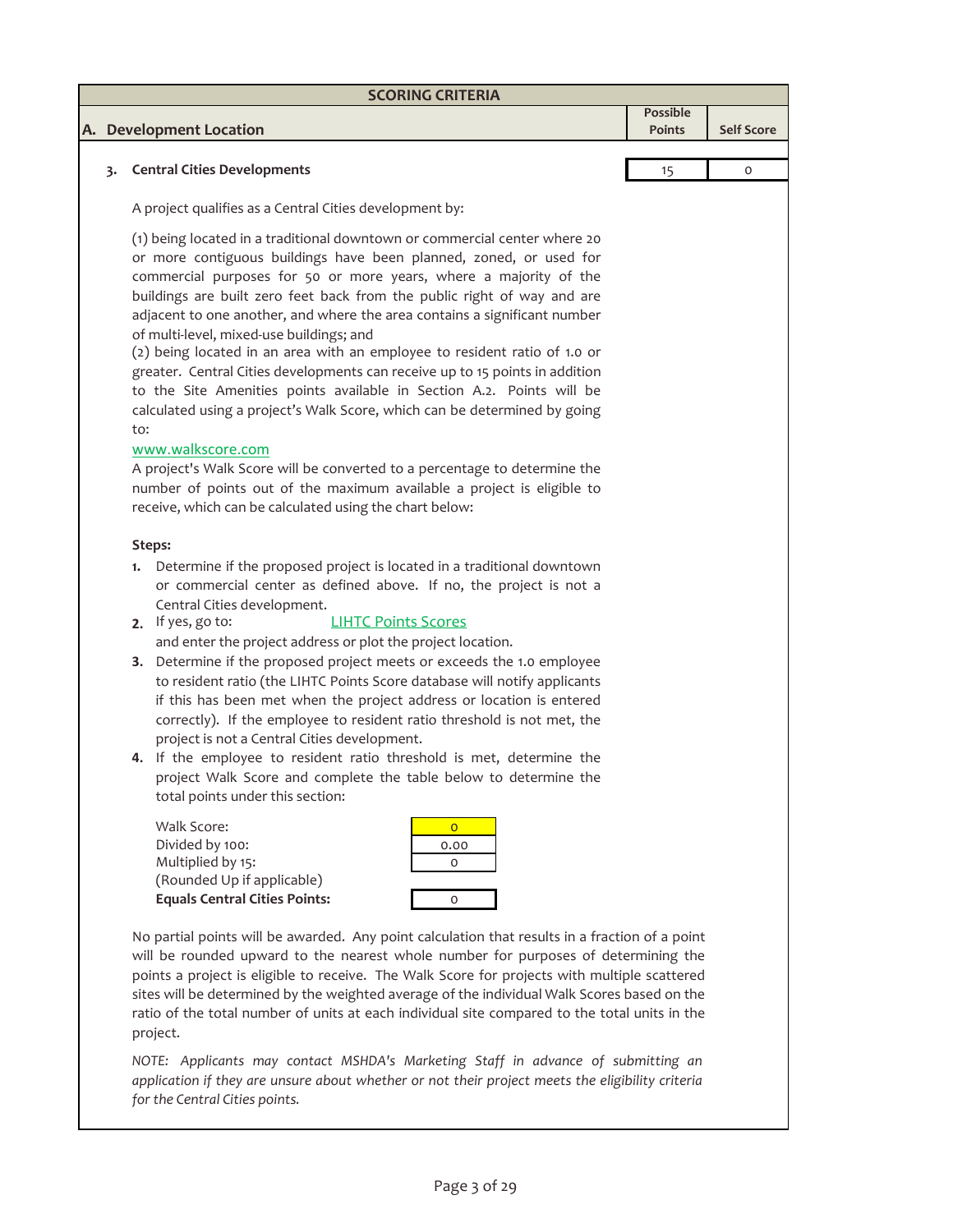|  | <b>SCORING CRITERIA</b>                                                                                                                                                                       |               |                   |
|--|-----------------------------------------------------------------------------------------------------------------------------------------------------------------------------------------------|---------------|-------------------|
|  |                                                                                                                                                                                               | Possible      |                   |
|  | <b>B. Municipal Support</b>                                                                                                                                                                   | <b>Points</b> | <b>Self Score</b> |
|  |                                                                                                                                                                                               |               |                   |
|  | <b>Tax Abatement</b>                                                                                                                                                                          | 15            |                   |
|  | A project application that submits evidence of local support in the form of<br>그 아이들은 그 사람들은 그 사람들은 그 사람들을 지르며 그 사람들을 지르며 아이들이 아니다. 그 사람들은 그 사람들은 그 사람들은 아이들이 아니라 아니라 아니라 아니라 아니라 아니라 아니라 아니라 |               |                   |

tax abatement or fixing the current tax rate may receive points according to the chart below. These points will also be available to existing projects for which tax abatement has previously been in place and the municipality has extended.

To receive any points for tax abatement, any project‐specific tax abatement ordinance or area‐wide tax abatement ordinance with a qualifying resolution submitted with an application must meet Authority requirements and must state the length of time the PILOT or locking of taxes will be in effect (minimum of 15 years). Projects located in the City of Detroit must submit the project specific tax abatement resolution or a copy of the Detroit tax abatement ordinance, and a letter from the City of Detroit stating that the project is eligible for tax abatement. If location in a Renaissance Zone is presented as evidence of tax abatement, the project must document that tax abatement will be effective for the 15 year compliance period.

# **Points will be awarded under the highest applicable category, not under multiple categories.**

| <b>Tax Abatement Categories</b>                                                                                                                                                                                                                                                     | <b>Elderly Project</b> | <b>Family, PSH</b> |
|-------------------------------------------------------------------------------------------------------------------------------------------------------------------------------------------------------------------------------------------------------------------------------------|------------------------|--------------------|
| Letter from municipality stating that the PILOT<br>ordinance will be in effect for 15 years or more or<br>that the taxes will be fixed for 15 years or more, it<br>is on the approving board's agenda, and the date<br>that the PILOT or tax rate fix is expected to be<br>approved | 3 Points               | 6 Points           |
| Project-specific ordinance that locks the property<br>taxes at the current level with no increase for a<br>minimum of 15 years                                                                                                                                                      | 5 Points               | 10 Points          |
| Project-specific tax abatement ordinance in place<br>for the entire 15 year compliance period                                                                                                                                                                                       | 6 Points               | 12 Points          |
| Project-specific tax abatement ordinance in place<br>for longer than the 15 year compliance period                                                                                                                                                                                  | 10 Points              | 15 Points          |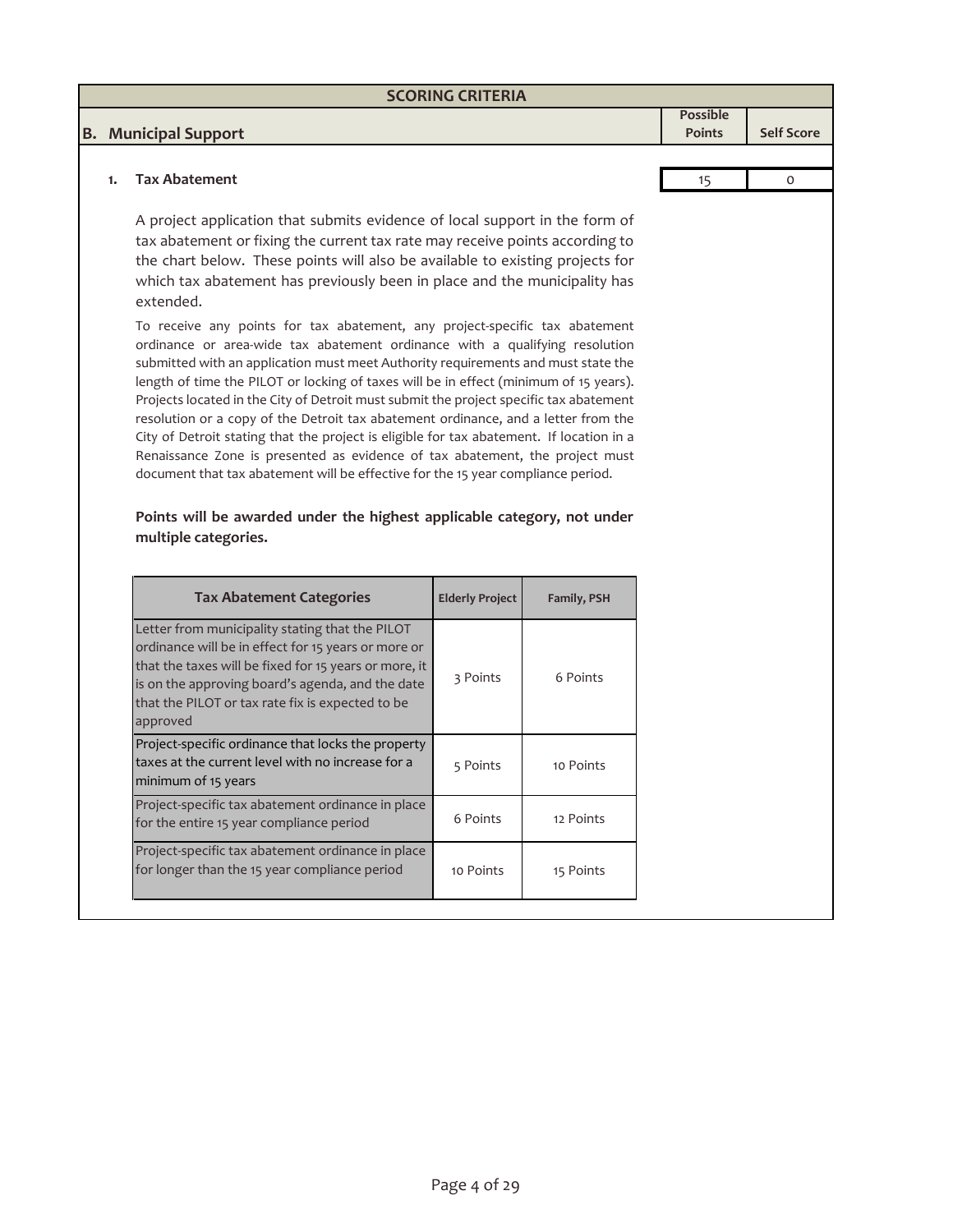| <b>SCORING CRITERIA</b>               |               |                   |
|---------------------------------------|---------------|-------------------|
|                                       | Possible      |                   |
| <b>B. Municipal Support</b>           | <b>Points</b> | <b>Self Score</b> |
|                                       |               |                   |
| <b>Community Revitalization</b><br>2. | 10            |                   |
|                                       |               |                   |

Points will be awarded for projects that are located where a community revitalization plan is in place and where a sponsor can demonstrate that the proposed development contributes to the plan. Additionally, a letter of support must be submitted from the local municipality referencing their awareness and support of the project as it contributes to the betterment of the community in which it is or will be located. A Community Revitalization Plan for this purpose is defined as follows:

*A published document (approved and adopted by the local governing body by ordinance or resolution) that assesses the existing physical structures and infrastructure of the community and that targets specific geographic areas for low‐income residential developments serving residents at or below 60% of the area median income. The plan should also contain detailed policy goals that include the redevelopment and production of affordable housing as well as the proposed timeline for achieving these goals. Additionally, the plan should explain municipal support to the particular area. The following items should be included to demonstrate that the project is part of the Community Revitalization Plan:*

- *1. Letter from local government (signed by the appropriate official)*
- 2. Local government financing commitment documentation (for the referenced project and/or for other projects/investments in the planned area)
- *3. Evidence of major investment (public/private investment that has taken or is anticipated to take place as part of the plan)*
- *4. Approved Community Revitalization Plan or a link to where the Community Revitalization Plan can be found on the municipality's website*

**RURAL SET‐ASIDE PROJECTS ONLY:** In lieu of a Community Revitalization Plan, projects located in rural areas may receive points by submitting a Resolution of Community Support adopted by the local municipality. In order to receive points the Resolution of Community Support must state and identify the following items demonstrating significant local support and the project's contribution to a concerted local revitalization strategy: (a) Local government financing commitments for the referenced project and/or for other projects/investments in the planned area (b) Evidence of major investment (public/private investment that has taken place or is anticipated to take place as part of the planned development).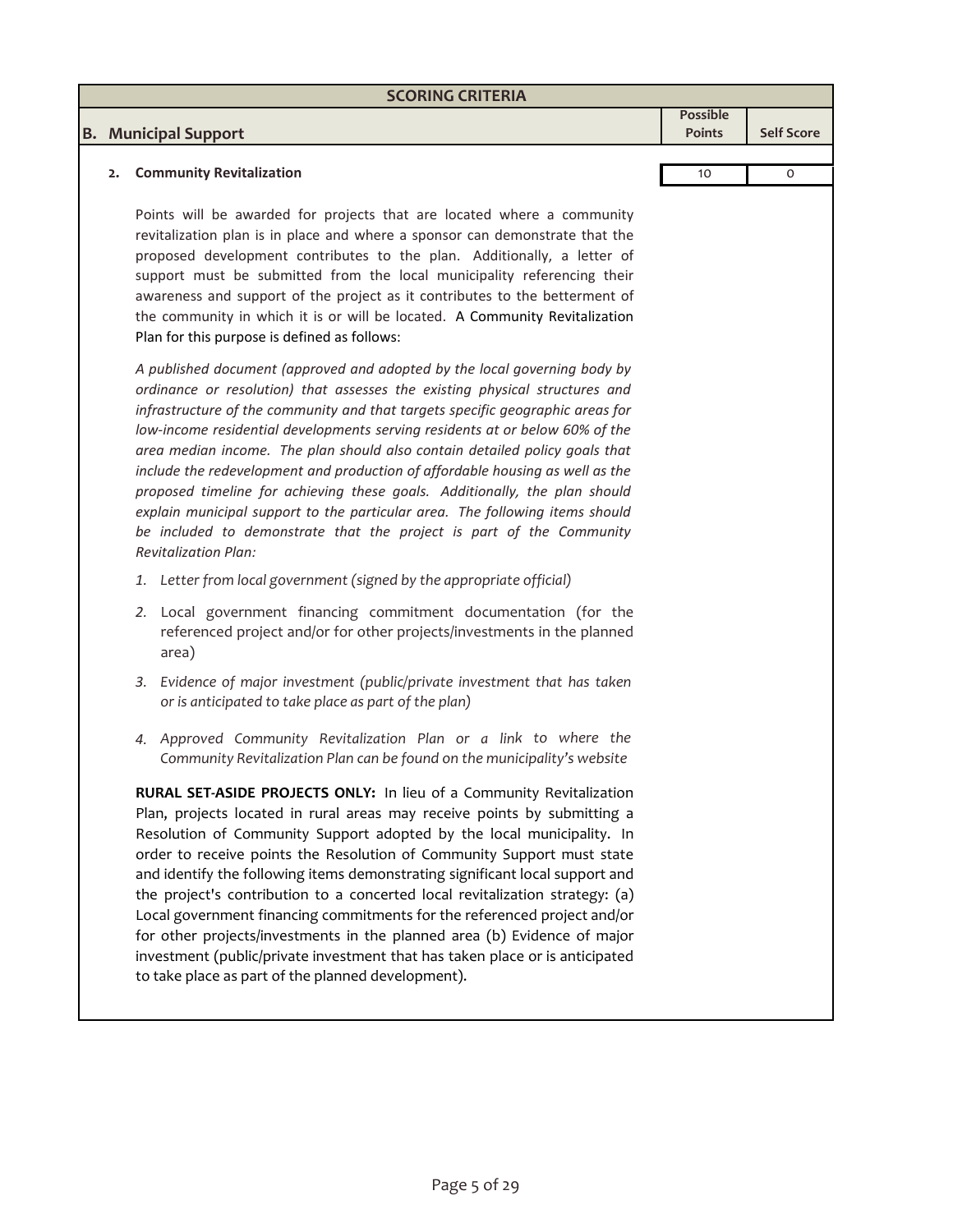|    | <b>SCORING CRITERIA</b>                                                                                                                                                                                                                                                                                                                                                                                                                                          |                                  |                   |
|----|------------------------------------------------------------------------------------------------------------------------------------------------------------------------------------------------------------------------------------------------------------------------------------------------------------------------------------------------------------------------------------------------------------------------------------------------------------------|----------------------------------|-------------------|
|    | <b>B.</b> Municipal Support                                                                                                                                                                                                                                                                                                                                                                                                                                      | <b>Possible</b><br><b>Points</b> | <b>Self Score</b> |
|    |                                                                                                                                                                                                                                                                                                                                                                                                                                                                  |                                  |                   |
| 3. | <b>Evidence of Proper Zoning</b>                                                                                                                                                                                                                                                                                                                                                                                                                                 | 5                                | 0                 |
|    | Evidence from the municipality that the proposed site is already properly<br>zoned for the intended use. Please note that these points will be available<br>for rehabilitation projects only if a letter from the municipality is submitted<br>with the application stating that the zoning is compatible with the proposed<br>use of the building(s).                                                                                                           |                                  |                   |
| 4. | <b>Evidence of Site Plan Approval</b>                                                                                                                                                                                                                                                                                                                                                                                                                            |                                  | 0                 |
|    | Evidence from the municipality that the proposed site has received site plan<br>approval. Please note that these points will be available for rehabilitation<br>projects only upon submission of a letter from the municipality indicating<br>that the relevant board or commission of the municipality has reviewed the<br>proposal, including the level of rehabilitation work to be completed, the<br>site, and that no further plan approvals are necessary. |                                  |                   |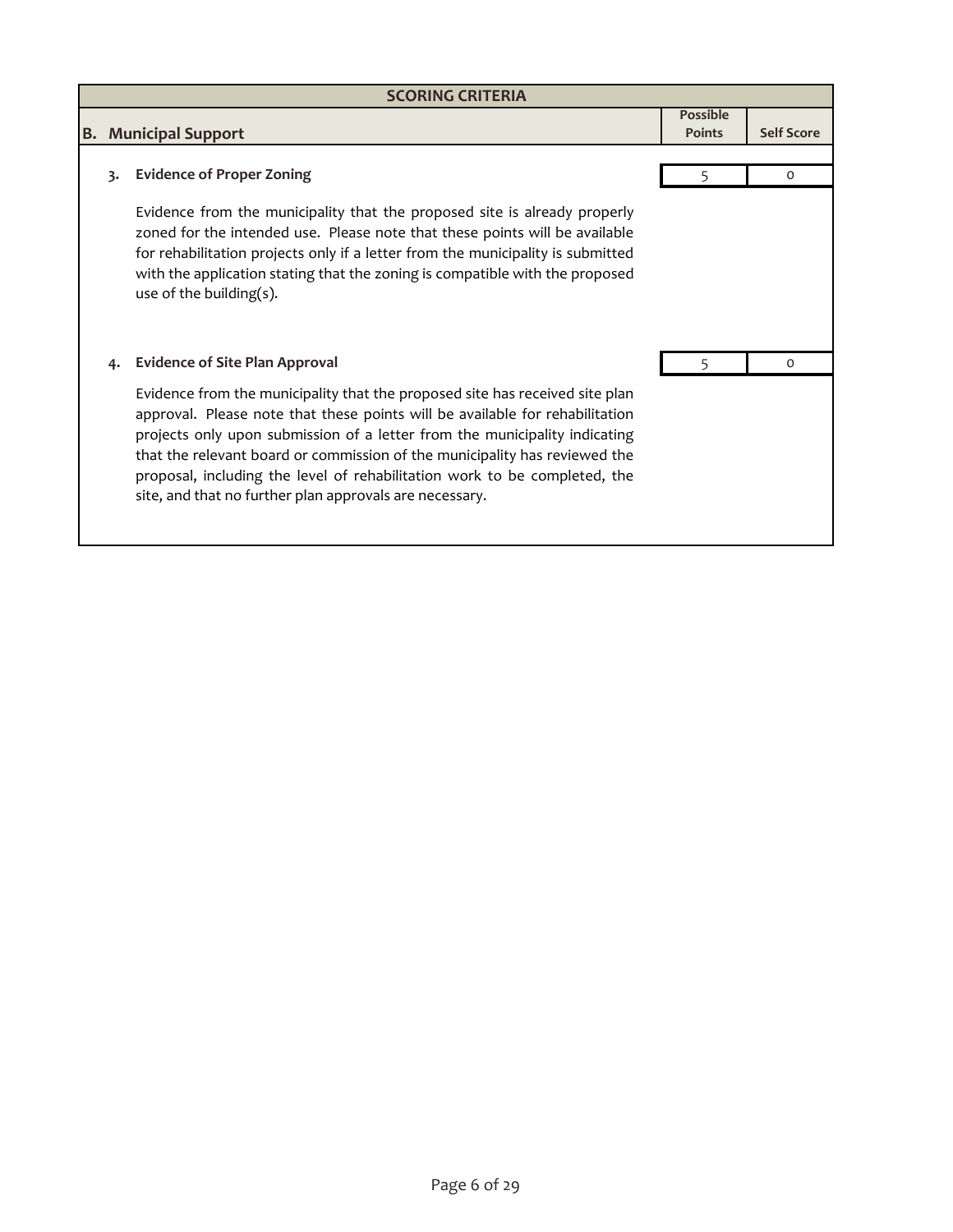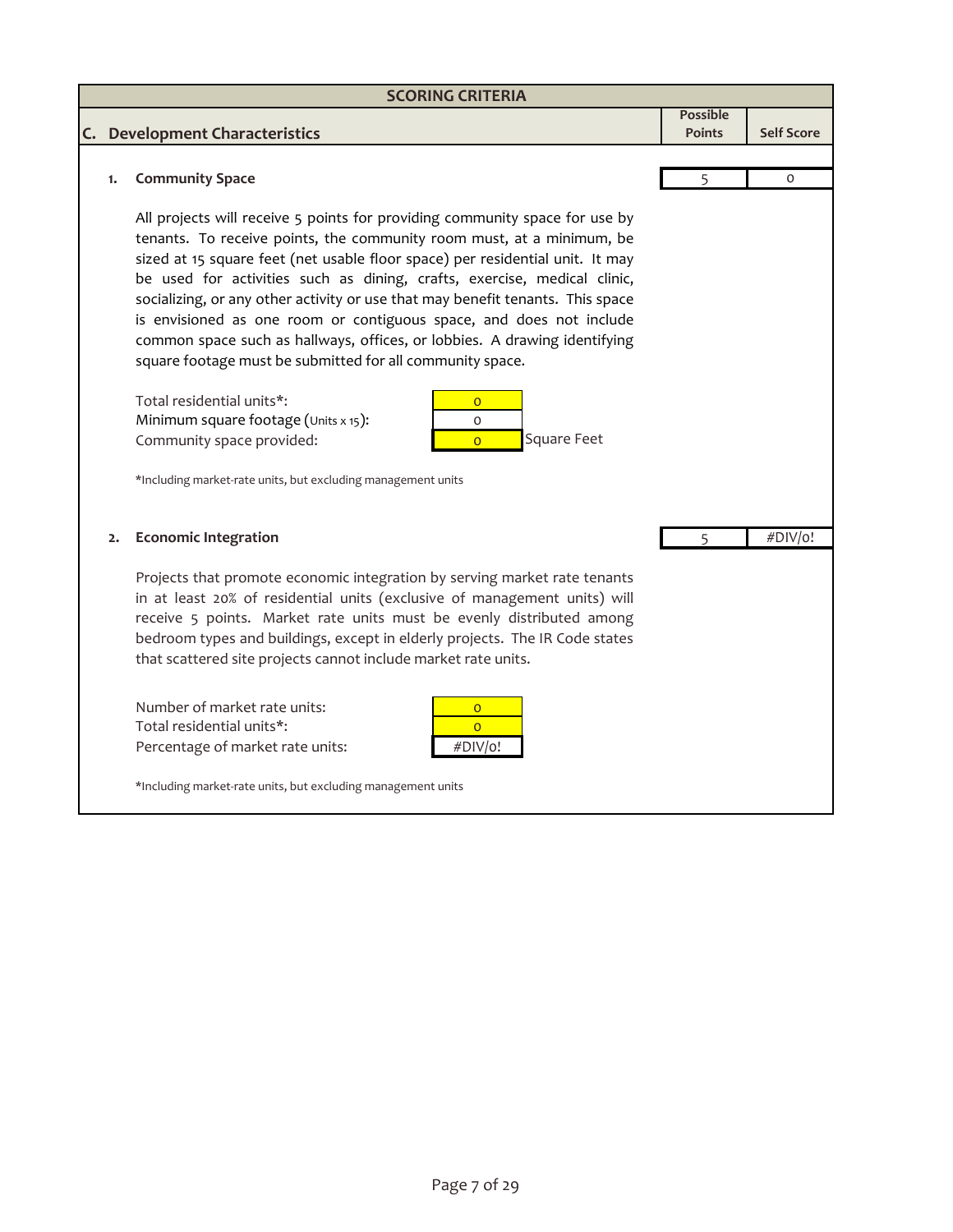|    |    | <b>SCORING CRITERIA</b>                                                                                                                                                                                                                                                                                                                                                                                             |                                  |                   |
|----|----|---------------------------------------------------------------------------------------------------------------------------------------------------------------------------------------------------------------------------------------------------------------------------------------------------------------------------------------------------------------------------------------------------------------------|----------------------------------|-------------------|
| C. |    | <b>Development Characteristics</b>                                                                                                                                                                                                                                                                                                                                                                                  | <b>Possible</b><br><b>Points</b> | <b>Self Score</b> |
|    |    | <b>Low Income Targeting</b>                                                                                                                                                                                                                                                                                                                                                                                         |                                  | #DIV/o!           |
|    | 3. |                                                                                                                                                                                                                                                                                                                                                                                                                     | 30                               |                   |
|    |    | Projects that commit to restricting units to low-income tenants will receive<br>points for depth and breadth of targeting. Points deliberately encourage<br>use of Project Based Rental Assistance (PBRA). The lower rent targeting<br>must be evenly distributed among bedroom types. Also, the market rate<br>units must be evenly distributed among bedroom types and buildings,<br>except for elderly projects. |                                  |                   |
|    |    | When assembling the low income targeting portion of the application,<br>applicants should be aware of the following:                                                                                                                                                                                                                                                                                                |                                  |                   |
|    |    | No points will be awarded for Permanent Supportive Housing units in<br>a.<br>which MSHDA Project Based Vouchers are being requested                                                                                                                                                                                                                                                                                 |                                  |                   |
|    |    | b. No more than 10% of a project's total units may be targeted to units that<br>are less than or equal to 30% AMI without PBRA                                                                                                                                                                                                                                                                                      |                                  |                   |
|    |    | c. No more than 50% of a project's total units may be targeted and<br>counted toward total points without PBRA                                                                                                                                                                                                                                                                                                      |                                  |                   |
|    |    | d. PBRA does not include PSH-designated units that are anticipated to<br>receive newly allocated Project Based Vouchers from MSHDA                                                                                                                                                                                                                                                                                  |                                  |                   |
|    |    | e. Projects using an owner established sinking fund for rental assistance<br>(e.g. rental subsidy reserve) will not be eligible to receive points under<br>the project-based rental assistance portion of the scoring                                                                                                                                                                                               |                                  |                   |
|    |    | Points will be awarded using the Low Income Targeting Point Calculation<br>Form ("Targeting Form") attached as Exhibit 1 and 2 to this Scoring Criteria.                                                                                                                                                                                                                                                            |                                  |                   |
|    |    | Note: To receive points for units with project-based subsidy, applicants must<br>submit evidence of project-based rent subsidy and commit to renewing the<br>subsidy through the end of the extended use period. Due to federal<br>regulatory restrictions, project-based vouchers allocated by MSHDA do not<br>qualify for points under this section.                                                              |                                  |                   |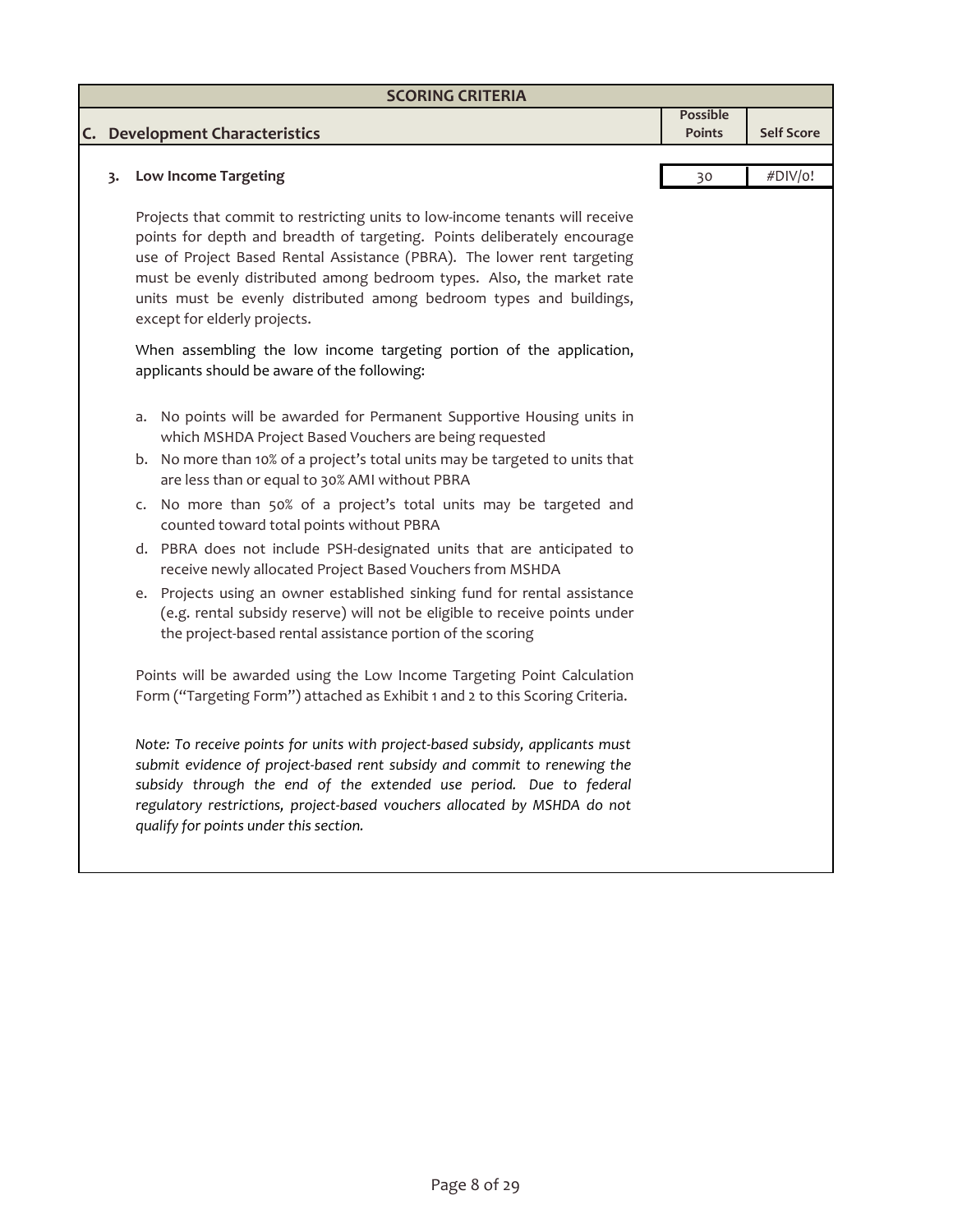# **C. Development Characteristics Possible Points** Self Score **SCORING CRITERIA 4.** 5 0 **Affordability Commitment**

Projects that agree to commit to an extended use period longer than 15 years (i.e., beyond the minimum total commitment of 15 years compliance plus 15 years extended use = 30 years) will receive 0.34 points for each additional year, up to a maximum of 5 points. Fractional points will be rounded down. Thus, a project committing to a total affordability period of 45 years would earn the maximum 5 points.

| Compliance Period                        | <b>15</b> Years |
|------------------------------------------|-----------------|
| plus: IRS Required "Extended Use Period" | 15 Years        |
| plus: Additionally Committed Years       | <b>O</b> Years  |
| equals: Total Affordability Commitment   | 30 Years        |

Projects are only eligible for these points if a MSHDA‐approved and legally binding deed, land trust or regulatory agreement containing and evidencing appropriate restrictions will be recorded in the county land records upon execution.

# **5.** 1 0 **Lease/Purchase Option**

Projects that agree to offer 100% of the housing tax credit units for sale to tenants in such units at the end of the initial 15‐year compliance period will receive 1 point. To qualify for the points, the owner must provide a detailed tenant ownership plan that complies with the Internal Revenue Code and is acceptable to the Authority. The plan must describe the terms of the right of first refusal given to the tenants, including the means of exercising the right of first refusal, the determination of the sale price for each unit, and any continuing use or deed restrictions that will be imposed on the units by the seller following any such transfer.

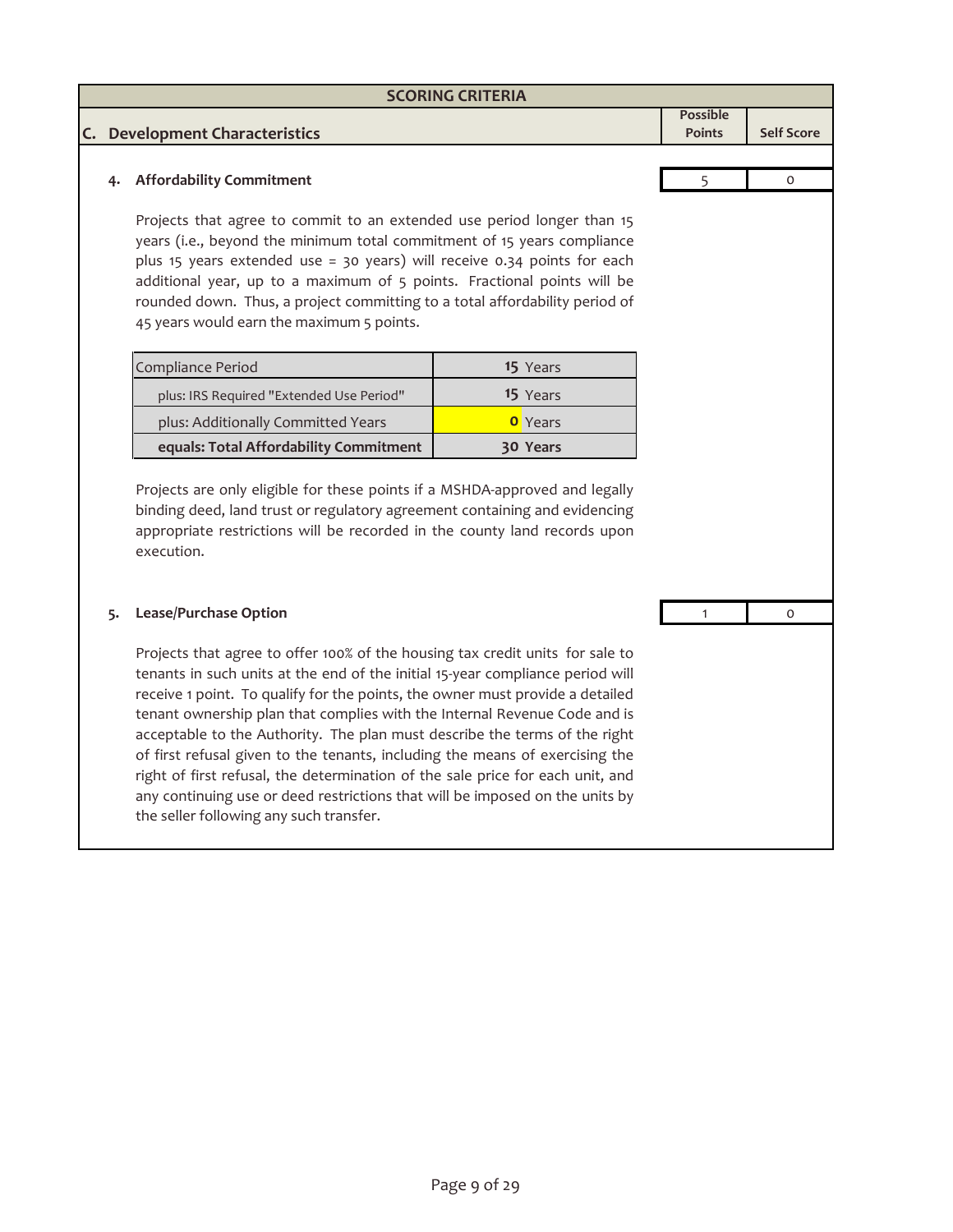|    |    | <b>SCORING CRITERIA</b>                                                                                                                                                                                                                                               |                                  |                   |
|----|----|-----------------------------------------------------------------------------------------------------------------------------------------------------------------------------------------------------------------------------------------------------------------------|----------------------------------|-------------------|
| C. |    | <b>Development Characteristics</b>                                                                                                                                                                                                                                    | <b>Possible</b><br><b>Points</b> | <b>Self Score</b> |
|    |    | 6. Historic Rehabilitation Projects                                                                                                                                                                                                                                   | $\overline{2}$                   | $\circ$           |
|    |    | Projects that are completing a rehabilitation of an existing certified historic<br>property listed on the National or State Historic Register.                                                                                                                        |                                  |                   |
|    | 7. | <b>Visitable Units</b>                                                                                                                                                                                                                                                | 5                                | $\Omega$          |
|    |    | Projects that incorporate "visitability" design features into all units with<br>first floor living space or access to units by elevator will receive points. The<br>following design items are required:                                                              |                                  |                   |
|    |    | No step entry<br>a.<br>Barrier free parking - with ramps as needed<br>b.<br>Barrier free entry door<br>c.<br>Barrier free 1/2 bath on first floor<br>d.<br>e. Electrical switches at reachable heights<br>Accessible route through the first floor living space<br>f. |                                  |                   |
|    | 8. | <b>Barrier Free Units</b>                                                                                                                                                                                                                                             |                                  | $\Omega$          |
|    |    | Projects that commit to building 10% of the units within the development<br>according to barrier free or fully adaptable to barrier free standards will<br>receive points.                                                                                            |                                  |                   |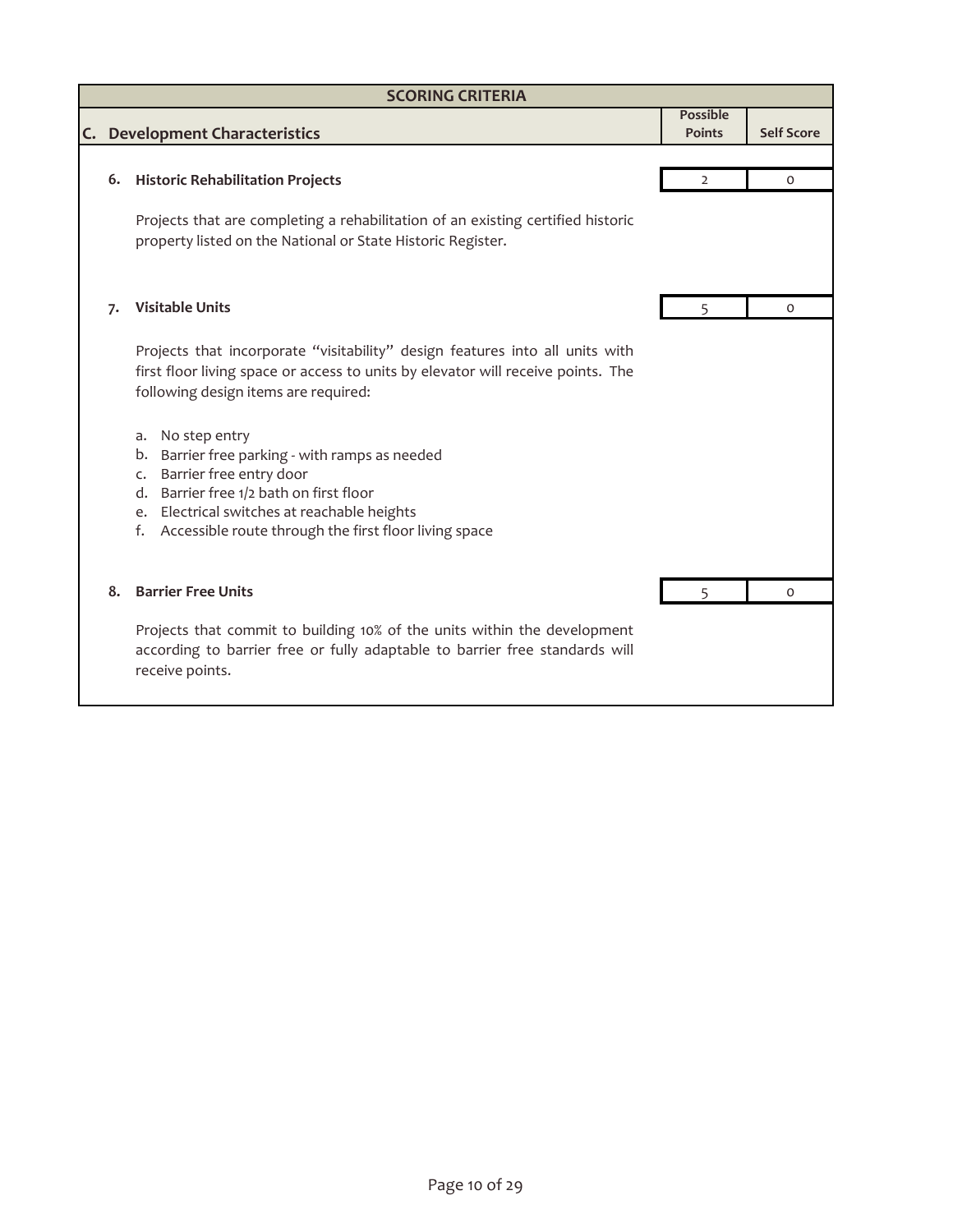| 1.<br>b. to receive consideration for previous participation, the applicant must fully complete |                        | D. Development Team Characteristics<br><b>Previous Experience of GP/Member</b><br>years placed in service. Applicants should note the following: | Previous <b>successful</b> participation by a general partner or member of a limited liability<br>company in the proposed development utilizing the LIHTC or other programs<br>producing affordable housing will receive the following points. Points are based on                                                                                                                                                                                                                                                                                                                                                                                                                                                                                                                                                                                                                                                                                                                                                                                                                                                                                                                                                                                                                                                                                                                                                                                                                   | <b>Possible</b><br>Points<br>20 | <b>Self Score</b><br>O |
|-------------------------------------------------------------------------------------------------|------------------------|--------------------------------------------------------------------------------------------------------------------------------------------------|--------------------------------------------------------------------------------------------------------------------------------------------------------------------------------------------------------------------------------------------------------------------------------------------------------------------------------------------------------------------------------------------------------------------------------------------------------------------------------------------------------------------------------------------------------------------------------------------------------------------------------------------------------------------------------------------------------------------------------------------------------------------------------------------------------------------------------------------------------------------------------------------------------------------------------------------------------------------------------------------------------------------------------------------------------------------------------------------------------------------------------------------------------------------------------------------------------------------------------------------------------------------------------------------------------------------------------------------------------------------------------------------------------------------------------------------------------------------------------------|---------------------------------|------------------------|
|                                                                                                 |                        |                                                                                                                                                  |                                                                                                                                                                                                                                                                                                                                                                                                                                                                                                                                                                                                                                                                                                                                                                                                                                                                                                                                                                                                                                                                                                                                                                                                                                                                                                                                                                                                                                                                                      |                                 |                        |
|                                                                                                 |                        |                                                                                                                                                  |                                                                                                                                                                                                                                                                                                                                                                                                                                                                                                                                                                                                                                                                                                                                                                                                                                                                                                                                                                                                                                                                                                                                                                                                                                                                                                                                                                                                                                                                                      |                                 |                        |
|                                                                                                 |                        |                                                                                                                                                  |                                                                                                                                                                                                                                                                                                                                                                                                                                                                                                                                                                                                                                                                                                                                                                                                                                                                                                                                                                                                                                                                                                                                                                                                                                                                                                                                                                                                                                                                                      |                                 |                        |
|                                                                                                 |                        |                                                                                                                                                  |                                                                                                                                                                                                                                                                                                                                                                                                                                                                                                                                                                                                                                                                                                                                                                                                                                                                                                                                                                                                                                                                                                                                                                                                                                                                                                                                                                                                                                                                                      |                                 |                        |
|                                                                                                 |                        |                                                                                                                                                  |                                                                                                                                                                                                                                                                                                                                                                                                                                                                                                                                                                                                                                                                                                                                                                                                                                                                                                                                                                                                                                                                                                                                                                                                                                                                                                                                                                                                                                                                                      |                                 |                        |
|                                                                                                 |                        | months cannot be counted towards these points.                                                                                                   | a. any projects that have materially defaulted on any obligations (including but not limited<br>to project foreclosure, filing a bankruptcy petition, or providing a deed in lieu of<br>foreclosure) or have any uncorrected 8823s that have been outstanding for longer than 6                                                                                                                                                                                                                                                                                                                                                                                                                                                                                                                                                                                                                                                                                                                                                                                                                                                                                                                                                                                                                                                                                                                                                                                                      |                                 |                        |
|                                                                                                 |                        | was owned by that general partner.<br>Member has completed. In the case of co-GP/ Members, experience points will be awarded for                 | the GP/Member Experience Form and certify that the projects for which it is requesting<br>points have maintained a positive operating cash flow from typical residential income<br>alone and have funded reserves in accordance with the partnership or operating<br>agreement and any applicable loan documents for the year in which each development's<br>last financial statement has been prepared ("successful properties"). If a particular<br>project has not maintained positive operations as outlined above, but the GP/Member can<br>document that they have been advancing funds to keep the project operating financially<br>and physically maintained, points may be considered for that property. In addition, for<br>projects that were originally structured to operate with negative operating cash flow from<br>typical residential income but were structured with sufficient capitalized reserves to<br>mitigate the negative operations, points may be considered if appropriate documentation<br>can be submitted to evidence this. To receive consideration for projects previously owned<br>by the proposed general partner or member, which it no longer owns, a similar<br>certification must be submitted with respect to the last full year of ownership by the<br>proposed general partner along with verification of the number of years that the project<br>Points will be awarded based on the number of positively performing projects that a GP/ |                                 |                        |
|                                                                                                 | get the total points). |                                                                                                                                                  | the GP/Member that has the greatest amount of experience as determined below (the<br>individual experience of two or more co-GP/Managing Members will not be added together to                                                                                                                                                                                                                                                                                                                                                                                                                                                                                                                                                                                                                                                                                                                                                                                                                                                                                                                                                                                                                                                                                                                                                                                                                                                                                                       |                                 |                        |
|                                                                                                 |                        | Project Size, Placed in Service Years                                                                                                            | <b>Successful Properties Points</b>                                                                                                                                                                                                                                                                                                                                                                                                                                                                                                                                                                                                                                                                                                                                                                                                                                                                                                                                                                                                                                                                                                                                                                                                                                                                                                                                                                                                                                                  |                                 |                        |
| 1 project                                                                                       |                        | $\geq$ 6 units, $\geq$ 3 years                                                                                                                   | 4                                                                                                                                                                                                                                                                                                                                                                                                                                                                                                                                                                                                                                                                                                                                                                                                                                                                                                                                                                                                                                                                                                                                                                                                                                                                                                                                                                                                                                                                                    |                                 |                        |
|                                                                                                 | 2-4 projects           | $\geq$ 6 units, $\geq$ 3 years                                                                                                                   | 8                                                                                                                                                                                                                                                                                                                                                                                                                                                                                                                                                                                                                                                                                                                                                                                                                                                                                                                                                                                                                                                                                                                                                                                                                                                                                                                                                                                                                                                                                    |                                 |                        |
|                                                                                                 | 5-8 projects           | ≥ 6 units, ≥ 3 years                                                                                                                             | 12                                                                                                                                                                                                                                                                                                                                                                                                                                                                                                                                                                                                                                                                                                                                                                                                                                                                                                                                                                                                                                                                                                                                                                                                                                                                                                                                                                                                                                                                                   |                                 |                        |
|                                                                                                 | 9-12 projects          | $\geq 6$ units, $\geq 3$ years                                                                                                                   | 16                                                                                                                                                                                                                                                                                                                                                                                                                                                                                                                                                                                                                                                                                                                                                                                                                                                                                                                                                                                                                                                                                                                                                                                                                                                                                                                                                                                                                                                                                   |                                 |                        |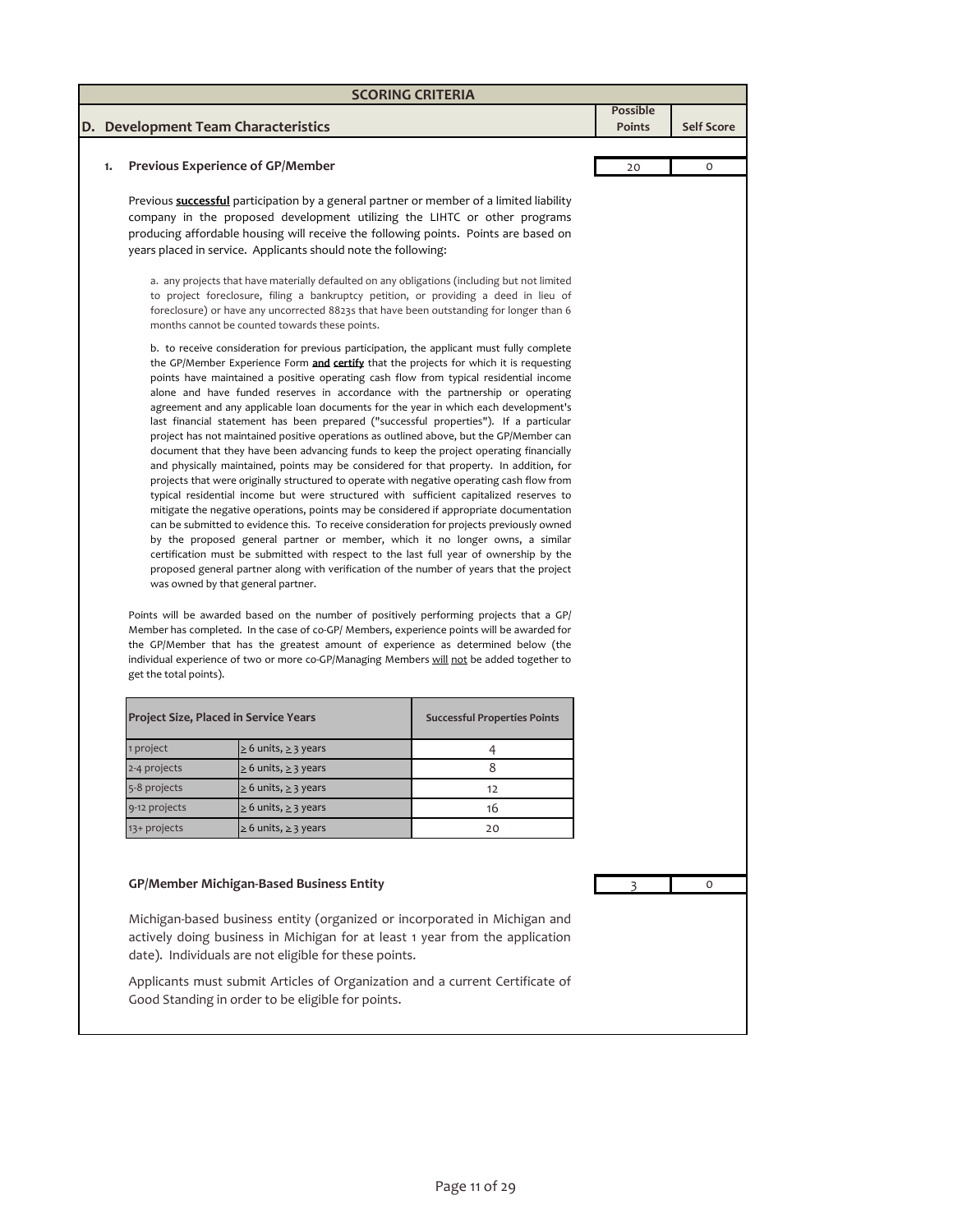|    | <b>SCORING CRITERIA</b>                                                                                                                                                                                                                                                                                                                                                                                                                                                                                                                                                                                                                                                                                                                                                                                                 |                                                                                                                                                                                                                                                                                                                                                                                                                                                                              |                            |                                  |                           |                   |  |
|----|-------------------------------------------------------------------------------------------------------------------------------------------------------------------------------------------------------------------------------------------------------------------------------------------------------------------------------------------------------------------------------------------------------------------------------------------------------------------------------------------------------------------------------------------------------------------------------------------------------------------------------------------------------------------------------------------------------------------------------------------------------------------------------------------------------------------------|------------------------------------------------------------------------------------------------------------------------------------------------------------------------------------------------------------------------------------------------------------------------------------------------------------------------------------------------------------------------------------------------------------------------------------------------------------------------------|----------------------------|----------------------------------|---------------------------|-------------------|--|
|    |                                                                                                                                                                                                                                                                                                                                                                                                                                                                                                                                                                                                                                                                                                                                                                                                                         |                                                                                                                                                                                                                                                                                                                                                                                                                                                                              |                            |                                  | <b>Possible</b><br>Points |                   |  |
|    | D. Development Team Characteristics                                                                                                                                                                                                                                                                                                                                                                                                                                                                                                                                                                                                                                                                                                                                                                                     |                                                                                                                                                                                                                                                                                                                                                                                                                                                                              |                            |                                  |                           | <b>Self Score</b> |  |
| 2. |                                                                                                                                                                                                                                                                                                                                                                                                                                                                                                                                                                                                                                                                                                                                                                                                                         | <b>Previous Experience of Management Agent</b>                                                                                                                                                                                                                                                                                                                                                                                                                               |                            |                                  | 15                        | O                 |  |
|    | towards these points.                                                                                                                                                                                                                                                                                                                                                                                                                                                                                                                                                                                                                                                                                                                                                                                                   | Previous <b>successful</b> participation by a management agent in managing low-<br>income housing tax credit projects, with at least three years of experience.<br>Points will be awarded only if the date in which management began such<br>project(s) is included in the application, and will be based on years managed.<br>Applicants should note that any projects that have uncorrected 8823s that<br>have been outstanding for longer than 6 months cannot be counted |                            |                                  |                           |                   |  |
|    | To calculate the total number of points in the chart below, use the following<br>steps: 1) Determine the total number of points achieved under the "Total<br>Properties" column; 2) Determine the total number of points achieved under<br>the "Property in Michigan" column; and 3) Add these two scores together to<br>get the total points (maximum of 15) for the previous experience of the<br>management agent. For example, a management agent manages 20 total<br>properties, of which 15 are in Michigan. Score = 15 (12 points for 20 total<br>properties, plus 3 points for the 15 Michigan properties).<br>(Applicants must complete the Management Experience form outlining previous experience in<br>order to receive points under this section. Failure to accurately complete this form will result in |                                                                                                                                                                                                                                                                                                                                                                                                                                                                              |                            |                                  |                           |                   |  |
|    | Number of<br>Projects                                                                                                                                                                                                                                                                                                                                                                                                                                                                                                                                                                                                                                                                                                                                                                                                   | Parcel Size, Years Managed                                                                                                                                                                                                                                                                                                                                                                                                                                                   | Total<br><b>Properties</b> | <b>Properties in</b><br>Michigan |                           |                   |  |
|    | 1-5 Projects                                                                                                                                                                                                                                                                                                                                                                                                                                                                                                                                                                                                                                                                                                                                                                                                            | $\geq$ 6 units, $\geq$ 3 years                                                                                                                                                                                                                                                                                                                                                                                                                                               | 4 Points                   | 1 Point                          |                           |                   |  |
|    | 6-11 Projects                                                                                                                                                                                                                                                                                                                                                                                                                                                                                                                                                                                                                                                                                                                                                                                                           | $\geq$ 6 units, $\geq$ 3 years                                                                                                                                                                                                                                                                                                                                                                                                                                               | 7 Points                   | 2 Points                         |                           |                   |  |
|    | 12-17 Projects                                                                                                                                                                                                                                                                                                                                                                                                                                                                                                                                                                                                                                                                                                                                                                                                          | $\geq 6$ units, $\geq 3$ years                                                                                                                                                                                                                                                                                                                                                                                                                                               | 10 Points                  | 3 Points                         |                           |                   |  |
|    | 18+ Projects                                                                                                                                                                                                                                                                                                                                                                                                                                                                                                                                                                                                                                                                                                                                                                                                            | $\geq 6$ units, $\geq 3$ years                                                                                                                                                                                                                                                                                                                                                                                                                                               | 12 Points                  | 4 Points                         |                           |                   |  |
|    | Individuals are not eligible for these points.                                                                                                                                                                                                                                                                                                                                                                                                                                                                                                                                                                                                                                                                                                                                                                          | Management Agent Michigan-Based Business Entity<br>Michigan-based business entity (organized or incorporated in Michigan and<br>actively doing business in Michigan for at least 1 year from application date).                                                                                                                                                                                                                                                              |                            |                                  | 3                         | 0                 |  |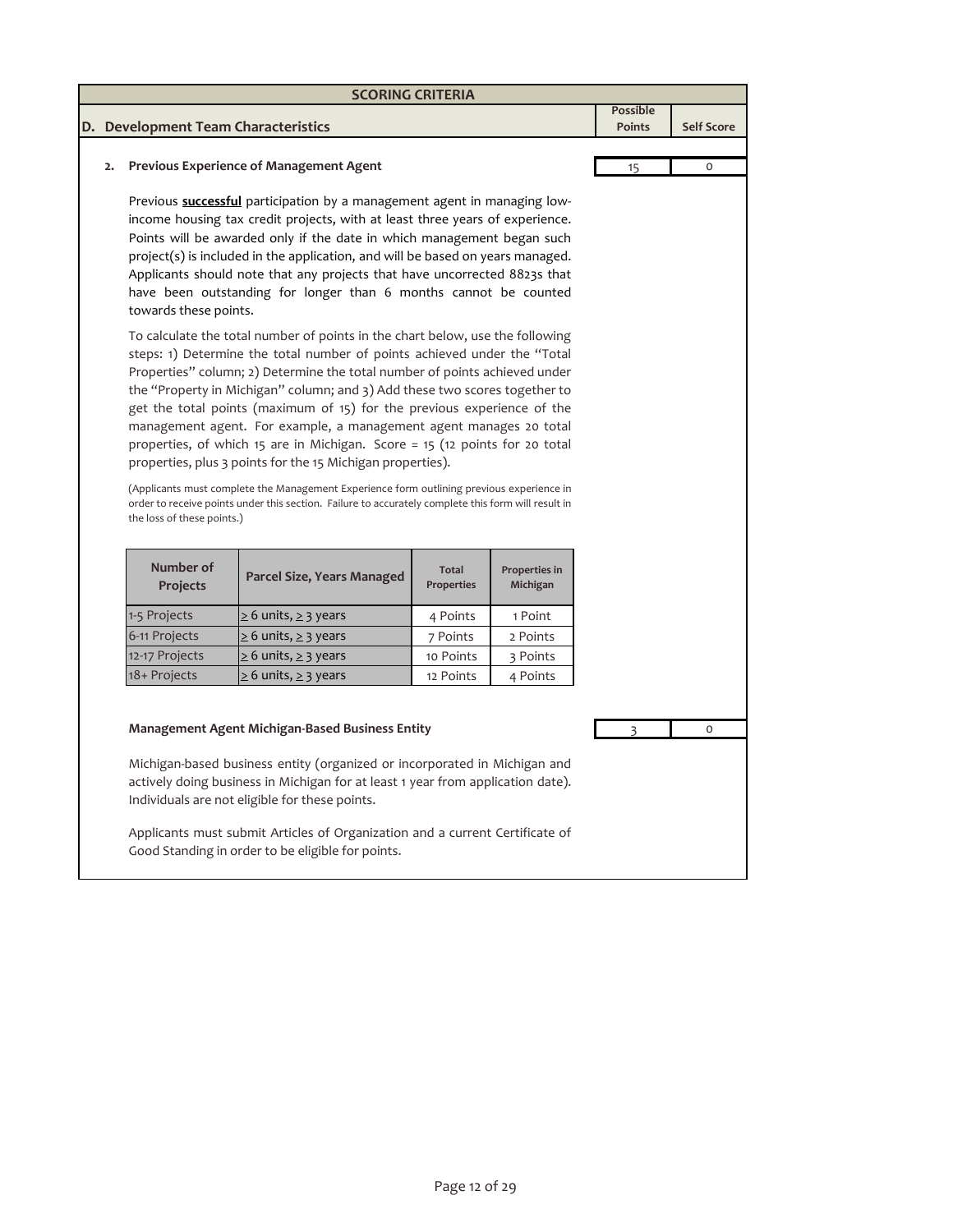| <b>SCORING CRITERIA</b> |                                                                                                                                                                                                                                                                                                                                                                                                                                                                                                                                                                                                                                                                                                                                       |                                  |                   |  |  |  |  |
|-------------------------|---------------------------------------------------------------------------------------------------------------------------------------------------------------------------------------------------------------------------------------------------------------------------------------------------------------------------------------------------------------------------------------------------------------------------------------------------------------------------------------------------------------------------------------------------------------------------------------------------------------------------------------------------------------------------------------------------------------------------------------|----------------------------------|-------------------|--|--|--|--|
|                         |                                                                                                                                                                                                                                                                                                                                                                                                                                                                                                                                                                                                                                                                                                                                       | <b>Possible</b><br><b>Points</b> | <b>Self Score</b> |  |  |  |  |
|                         | D. Development Team Characteristics                                                                                                                                                                                                                                                                                                                                                                                                                                                                                                                                                                                                                                                                                                   |                                  |                   |  |  |  |  |
| 3.                      | <b>Employing Michigan-Based Companies</b>                                                                                                                                                                                                                                                                                                                                                                                                                                                                                                                                                                                                                                                                                             | 3                                | $\circ$           |  |  |  |  |
|                         | Applicants that agree to employ Michigan-based companies (builders,<br>accountants, attorneys, architects, etc.) to assist in the development process<br>will receive up to 3 points as identified below. NOTE: Since general<br>partners/members are eligible for MI-Based Business points in D.1. above<br>and management agents are eligible for MI-Based Business points in<br>Section D.2. above they will not count for points in this section.<br>Additionally, equity providers will not count for points in this section.                                                                                                                                                                                                    |                                  |                   |  |  |  |  |
|                         | 1 MI-Based Company = 1 point<br>1.<br>2 MI-Based Companies = 2 points<br>2.<br>3. 3 MI-Based Companies = 3 points                                                                                                                                                                                                                                                                                                                                                                                                                                                                                                                                                                                                                     |                                  |                   |  |  |  |  |
|                         | Applicants must submit Articles of Organization and a current Certificate of Good<br>Standing for the companies being employed in order to be eligible for points.                                                                                                                                                                                                                                                                                                                                                                                                                                                                                                                                                                    |                                  |                   |  |  |  |  |
| 4.                      | Nonprofit Ownership Participation                                                                                                                                                                                                                                                                                                                                                                                                                                                                                                                                                                                                                                                                                                     | 5                                | $\Omega$          |  |  |  |  |
|                         | Projects seeking Nonprofit Ownership Participation points must have more<br>than a 50% general partner/managing member interest in the proposed<br>project, must have a concomitant interest in the developer fee, must be the<br>managing general partner/managing member of the project, and must<br>submit all of the criteria required in the nonprofit exhibit tab. Additionally,<br>applicants must submit a narrative describing the specific areas in which the<br>nonprofit's proposed participation will contribute to the development,<br>ongoing operations, or service aspects of the project.<br>The nonprofit must not be affiliated with or controlled by any for-profit<br>organization. (See IRC Section 42(h)(5)). |                                  |                   |  |  |  |  |
|                         | No individuals or entities involved with or related to any potential for-profit<br>participant in the development may be involved with or related to the<br>creation or management of the nonprofit.                                                                                                                                                                                                                                                                                                                                                                                                                                                                                                                                  |                                  |                   |  |  |  |  |
|                         | Nonprofit Name                                                                                                                                                                                                                                                                                                                                                                                                                                                                                                                                                                                                                                                                                                                        |                                  |                   |  |  |  |  |
|                         | Ownership Percentage                                                                                                                                                                                                                                                                                                                                                                                                                                                                                                                                                                                                                                                                                                                  |                                  |                   |  |  |  |  |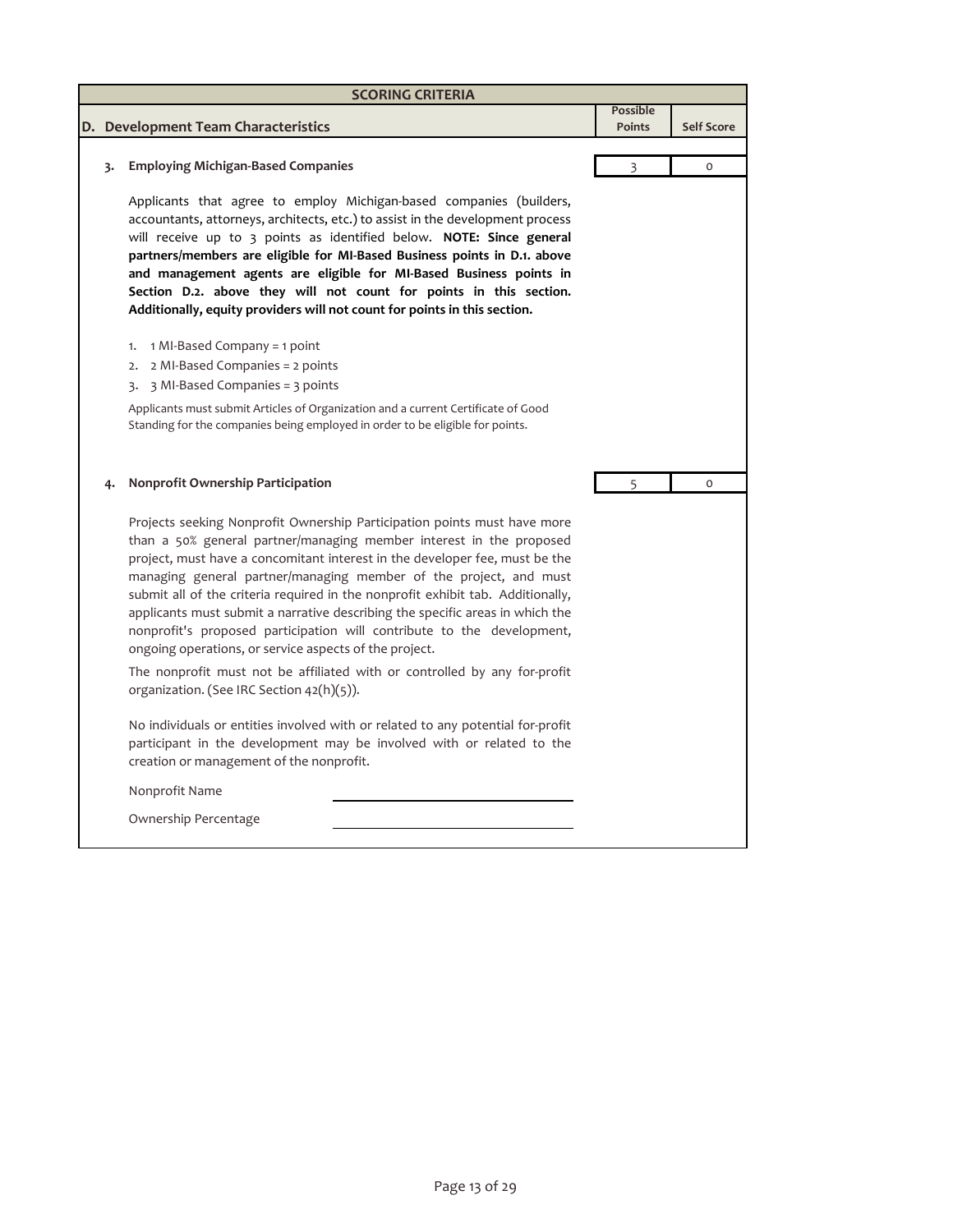| <b>SCORING CRITERIA</b> |    |                                                                                                                                                                                                                                                                                                                                                                                                                                                                                                                                                                                                                                                                                                                                                                                                                                                                                                                                                                                                                                                                                                                                                                                                                                                                                                        |                           |                   |
|-------------------------|----|--------------------------------------------------------------------------------------------------------------------------------------------------------------------------------------------------------------------------------------------------------------------------------------------------------------------------------------------------------------------------------------------------------------------------------------------------------------------------------------------------------------------------------------------------------------------------------------------------------------------------------------------------------------------------------------------------------------------------------------------------------------------------------------------------------------------------------------------------------------------------------------------------------------------------------------------------------------------------------------------------------------------------------------------------------------------------------------------------------------------------------------------------------------------------------------------------------------------------------------------------------------------------------------------------------|---------------------------|-------------------|
|                         |    | D. Development Team Characteristics                                                                                                                                                                                                                                                                                                                                                                                                                                                                                                                                                                                                                                                                                                                                                                                                                                                                                                                                                                                                                                                                                                                                                                                                                                                                    | <b>Possible</b><br>Points | <b>Self Score</b> |
|                         |    |                                                                                                                                                                                                                                                                                                                                                                                                                                                                                                                                                                                                                                                                                                                                                                                                                                                                                                                                                                                                                                                                                                                                                                                                                                                                                                        |                           |                   |
|                         | 5. | <b>Temporary Point Reduction</b>                                                                                                                                                                                                                                                                                                                                                                                                                                                                                                                                                                                                                                                                                                                                                                                                                                                                                                                                                                                                                                                                                                                                                                                                                                                                       | $-5$                      | O                 |
|                         |    | At it's discretion, MSHDA will reduce a project's score if the applicant, or any<br>related party failed to meet program or MSHDA requirements on a prior<br>project. These points will be assessed and evaluated on a round-by-round<br>basis, and Applicants will be notified when a situation necessitating the<br>assessment of these points occurs.                                                                                                                                                                                                                                                                                                                                                                                                                                                                                                                                                                                                                                                                                                                                                                                                                                                                                                                                               |                           |                   |
|                         |    | Some examples that could result in this reduction of points include, but are<br>not limited to the following:                                                                                                                                                                                                                                                                                                                                                                                                                                                                                                                                                                                                                                                                                                                                                                                                                                                                                                                                                                                                                                                                                                                                                                                          |                           |                   |
|                         |    | a. Failure to follow through with representations made at the time of<br>application on previous projects where points were awarded that<br>resulted in the project being funded.<br>b. Poor response or slow response in providing follow-up documentation<br>or clarification requests made by MSHDA staff.<br>Failure to meet one or multiple deadlines on previous developments.<br>C.<br>Failure to submit Progress Reports by the required deadline.<br>d.                                                                                                                                                                                                                                                                                                                                                                                                                                                                                                                                                                                                                                                                                                                                                                                                                                       |                           |                   |
|                         | 6. | <b>Poor Previous Participation of Applicant</b>                                                                                                                                                                                                                                                                                                                                                                                                                                                                                                                                                                                                                                                                                                                                                                                                                                                                                                                                                                                                                                                                                                                                                                                                                                                        | $-20$                     | O                 |
|                         |    | Poor previous participation on the part of the Applicant, or any related party will be<br>penalized in the form of negative points. This includes, but is not limited to, failure to<br>utilize a Commitment or Allocation of credit, failure to meet requirements necessary<br>to obtain a Carryover Allocation after notification has been provided to the Authority<br>that the requirements would be met, inability to complete a previous project within<br>three years of first submission, regulatory or mortgage defaults, foreclosure or<br>granting of a deed in lieu of foreclosure, failure to submit Annual LIHTC Owner's<br>Certifications or any other compliance monitoring documentation in a timely manner<br>(including but not limited to owner responses to file audits and/or physical<br>inspections), removal under the Limited Partnership Agreement or Operating<br>Agreement for a housing development, current outstanding HUD 2530 violations,<br>current outstanding program compliance violations for LIHTC (Uncorrected 8823),<br>RHS, HOME, or other federally funded rental properties or serious and repeated<br>violation of program requirements as determined by the Authority.<br>Applicants are strongly encouraged to check with MSHDA's Asset Management and |                           |                   |
|                         |    | LIHTC Compliance unit well in advance of the funding round deadline if they (or<br>other members of the development team) would like to know if they have any<br>outstanding issues (as listed above) which could lead to a potential negative point<br>assessment in a LIHTC funding round. If choosing to utilize this option,<br>development team members should contact MSHDA to confirm whether they have<br>any outstanding issues at least 1 month prior to the funding round deadline to<br>ensure that $(1)$ MSHDA has sufficient time to review past records and $(2)$ so<br>development team members have time to correct outstanding issues prior to the<br>submittal of a LIHTC application.                                                                                                                                                                                                                                                                                                                                                                                                                                                                                                                                                                                              |                           |                   |
|                         |    | If these points are assessed, points for successful previous experience in Section D.1.<br>will not be given. Negative points will be imposed on Applicants for three years<br>following the instance of poor participation. Entities voluntarily returning an<br>allocation of LIHTC will not be subject to the receipt of these points.                                                                                                                                                                                                                                                                                                                                                                                                                                                                                                                                                                                                                                                                                                                                                                                                                                                                                                                                                              |                           |                   |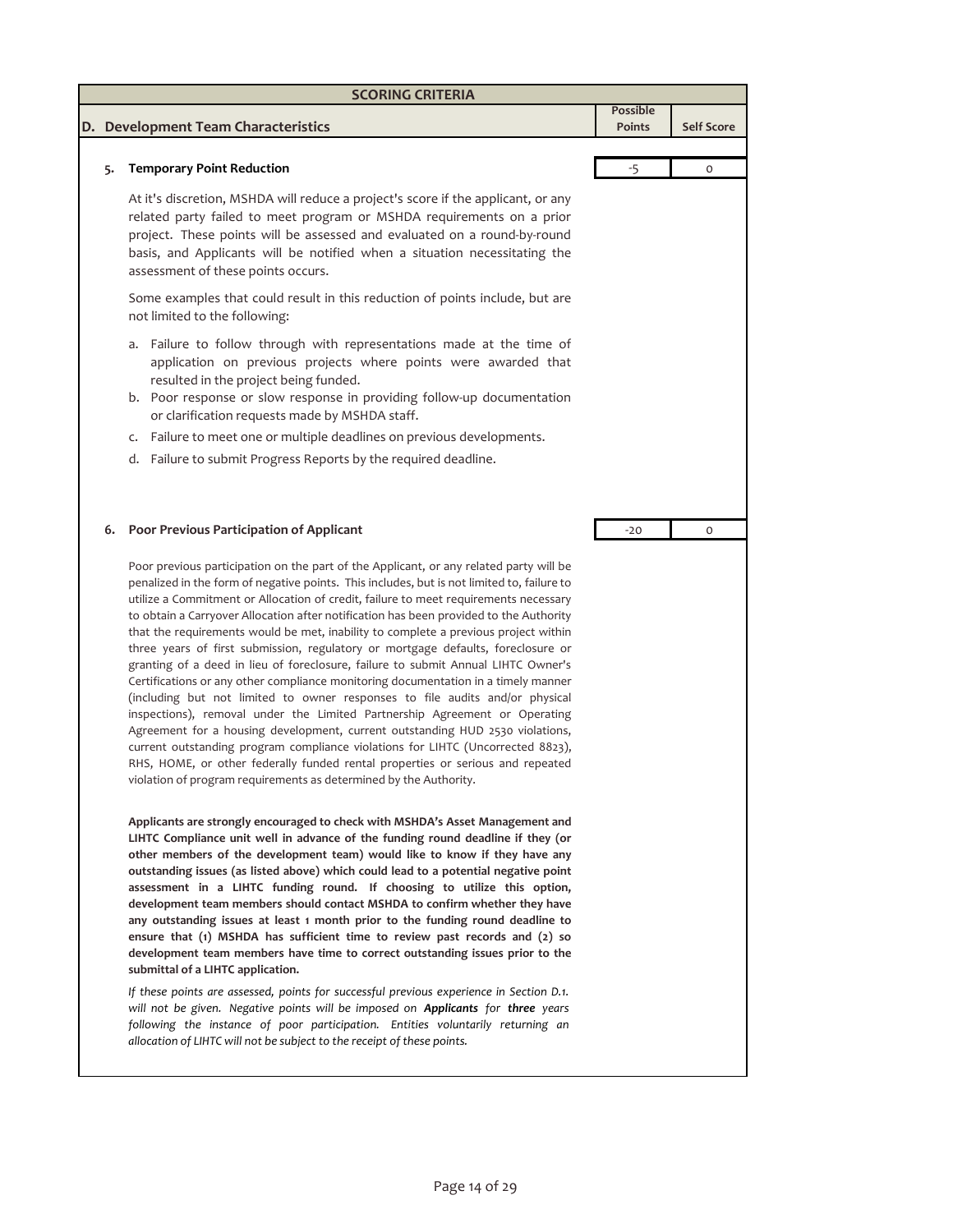| <b>Possible</b><br><b>Points</b> |                   |
|----------------------------------|-------------------|
|                                  | <b>Self Score</b> |
| $-20$                            | $\circ$           |
|                                  |                   |
|                                  |                   |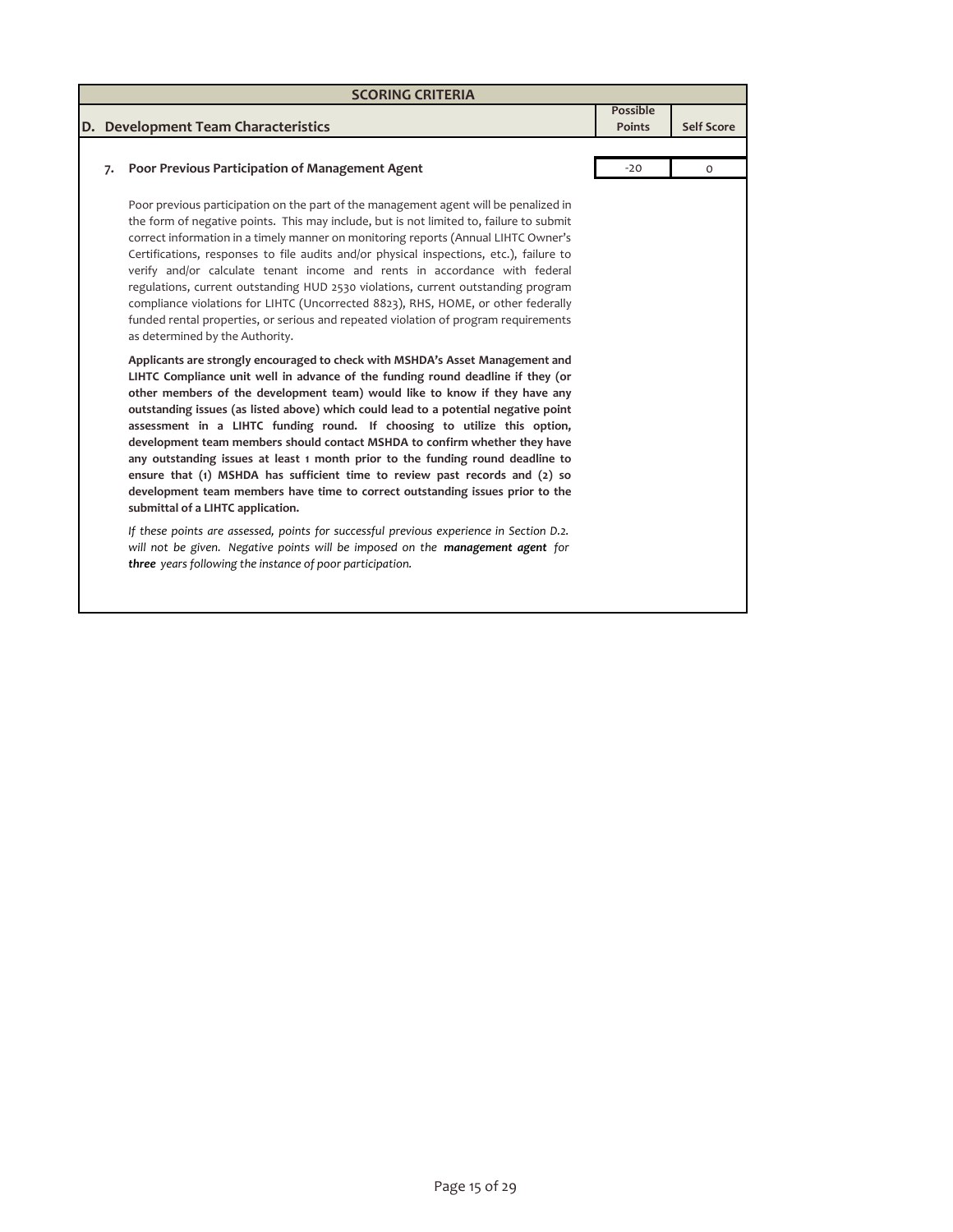|    | <b>SCORING CRITERIA</b> |                                                                                                                                                                                                                           |                                  |                   |  |
|----|-------------------------|---------------------------------------------------------------------------------------------------------------------------------------------------------------------------------------------------------------------------|----------------------------------|-------------------|--|
| E. |                         | <b>Development Financing</b>                                                                                                                                                                                              | <b>Possible</b><br><b>Points</b> | <b>Self Score</b> |  |
|    | 1.                      | <b>Firm Commitment of Financing</b>                                                                                                                                                                                       | 5                                | 0                 |  |
|    |                         | Firm commitment for all sources of financing that is dated within 30 days of<br>application due date and is accepted by the sponsor (for Authority financing,<br>documentation indicating an official Notice to Proceed). |                                  |                   |  |
|    | 2.                      | Replacement/Redevelopment of Public Housing<br>Project involves the replacement or redevelopment of public housing units.                                                                                                 | 8                                | $\Omega$          |  |
|    | 3.                      | RHS Section 515 Developments<br>Projects that involve the rehabilitation of an existing RHS 515 property will<br>receive points                                                                                           | 2                                | $\Omega$          |  |
|    |                         |                                                                                                                                                                                                                           |                                  |                   |  |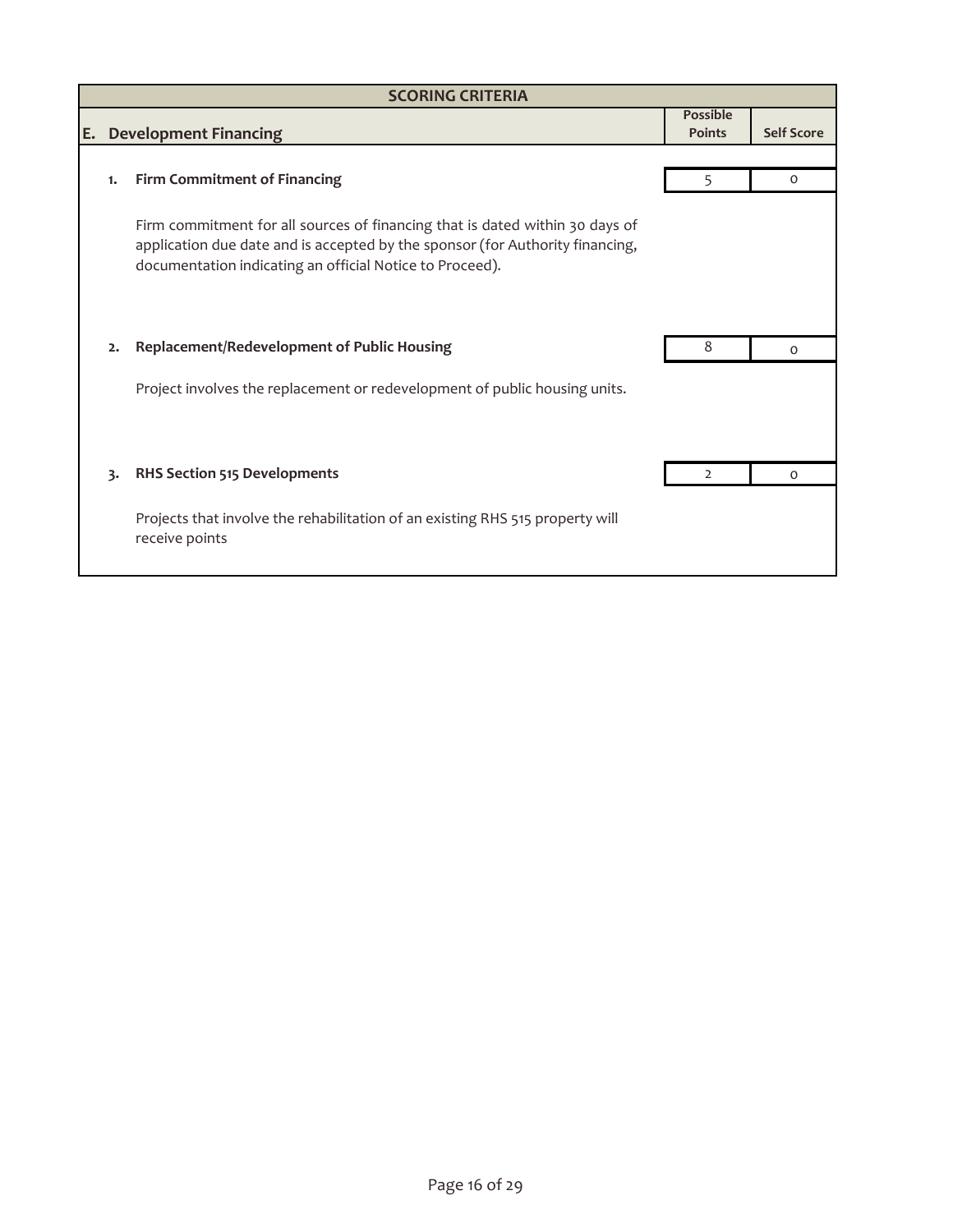|    | <b>SCORING CRITERIA</b> |                                                                                                                                                                                                                                                                                                                                                                                                                                                                            |                                  |                   |  |
|----|-------------------------|----------------------------------------------------------------------------------------------------------------------------------------------------------------------------------------------------------------------------------------------------------------------------------------------------------------------------------------------------------------------------------------------------------------------------------------------------------------------------|----------------------------------|-------------------|--|
| F. |                         | <b>Preservation Developments</b>                                                                                                                                                                                                                                                                                                                                                                                                                                           | <b>Possible</b><br><b>Points</b> | <b>Self Score</b> |  |
|    | 1.                      | <b>Preserving Existing Project-Based Tenant Subsidies</b>                                                                                                                                                                                                                                                                                                                                                                                                                  |                                  | $\circ$           |  |
|    |                         | Preserving existing project-based tenant subsidies for the<br>length of the existing rental subsidy compliance period and commit to<br>renew the contract to the extent available.                                                                                                                                                                                                                                                                                         |                                  |                   |  |
|    | 2.                      | <b>Acquisition Costs</b>                                                                                                                                                                                                                                                                                                                                                                                                                                                   |                                  | $\circ$           |  |
|    |                         | Acquisition cost less than 30% of the total development cost.                                                                                                                                                                                                                                                                                                                                                                                                              |                                  |                   |  |
|    |                         |                                                                                                                                                                                                                                                                                                                                                                                                                                                                            |                                  |                   |  |
|    | 3.                      | <b>Unrestricted Capital</b>                                                                                                                                                                                                                                                                                                                                                                                                                                                |                                  | $\Omega$          |  |
|    |                         | Project lacks sufficient unrestricted capital to address replacement<br>of items identified in the Capital Needs Assessment as having already<br>exhausted their useful life as determined by the Authority. Unrestricted<br>Capital for this purpose is defined as follows:                                                                                                                                                                                               |                                  |                   |  |
|    |                         | Reserve accounts and free cash flow (excluding tax and insurance escrows) in<br>which the use of such funds is completely unrestricted or is specifically<br>designated to address the replacement of items identified in the Capital Needs<br>Assessment as having already exhausted their useful life as determined by the<br>Authority. A project with an unrestricted capital balance below \$1,000 per unit<br>is considered to lack sufficient unrestricted capital. |                                  |                   |  |
|    | 4.                      | Preservation with rehab above \$30,000 per unit                                                                                                                                                                                                                                                                                                                                                                                                                            | 5                                | $\Omega$          |  |
|    |                         | Project requires rehabilitation in excess of \$30,000 per unit<br>of hard rehabilitation costs as supported by a Capital Needs Assessment<br>satisfactory to MSHDA.                                                                                                                                                                                                                                                                                                        |                                  |                   |  |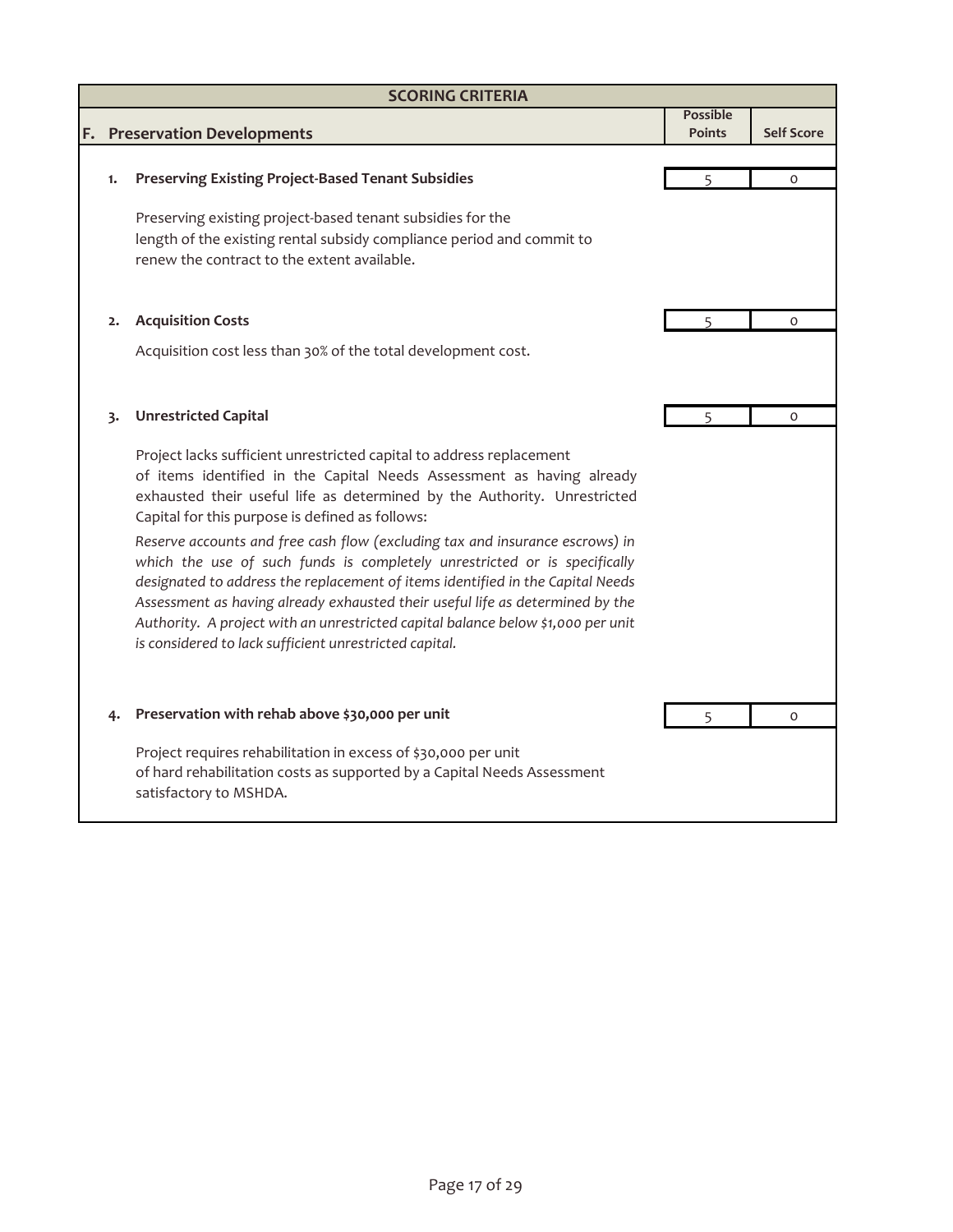| <b>SCORING CRITERIA</b> |    |                                                                                                                                                                                                                                         |                                  |                   |  |
|-------------------------|----|-----------------------------------------------------------------------------------------------------------------------------------------------------------------------------------------------------------------------------------------|----------------------------------|-------------------|--|
|                         |    | <b>F. Preservation Developments</b>                                                                                                                                                                                                     | <b>Possible</b><br><b>Points</b> | <b>Self Score</b> |  |
|                         | 5. | <b>Existing HUD Section 236 Property</b>                                                                                                                                                                                                | 8                                | 0                 |  |
|                         |    | Project involves the rehabilitation of an existing HUD 236 property.                                                                                                                                                                    |                                  |                   |  |
|                         | 6. | Existing HUD Section 236 Property with 20% PBV Commitment                                                                                                                                                                               |                                  | $\Omega$          |  |
|                         |    | Project involves the rehabilitation of an existing HUD 236 property<br>and has received a commitment from a PHA to commit Project Based<br>Vouchers to 20% of the units.                                                                |                                  |                   |  |
|                         | 7. | Existing HUD Section 236 Property with 50% PBV Commitment                                                                                                                                                                               | 5                                | O                 |  |
|                         |    | Project involves the rehabilitation of an existing HUD 236 property<br>and has received a commitment from a PHA to commit Project Based<br>Vouchers to 50% or more of the units. Applicants may not claim points for<br>both #6 and #7. |                                  |                   |  |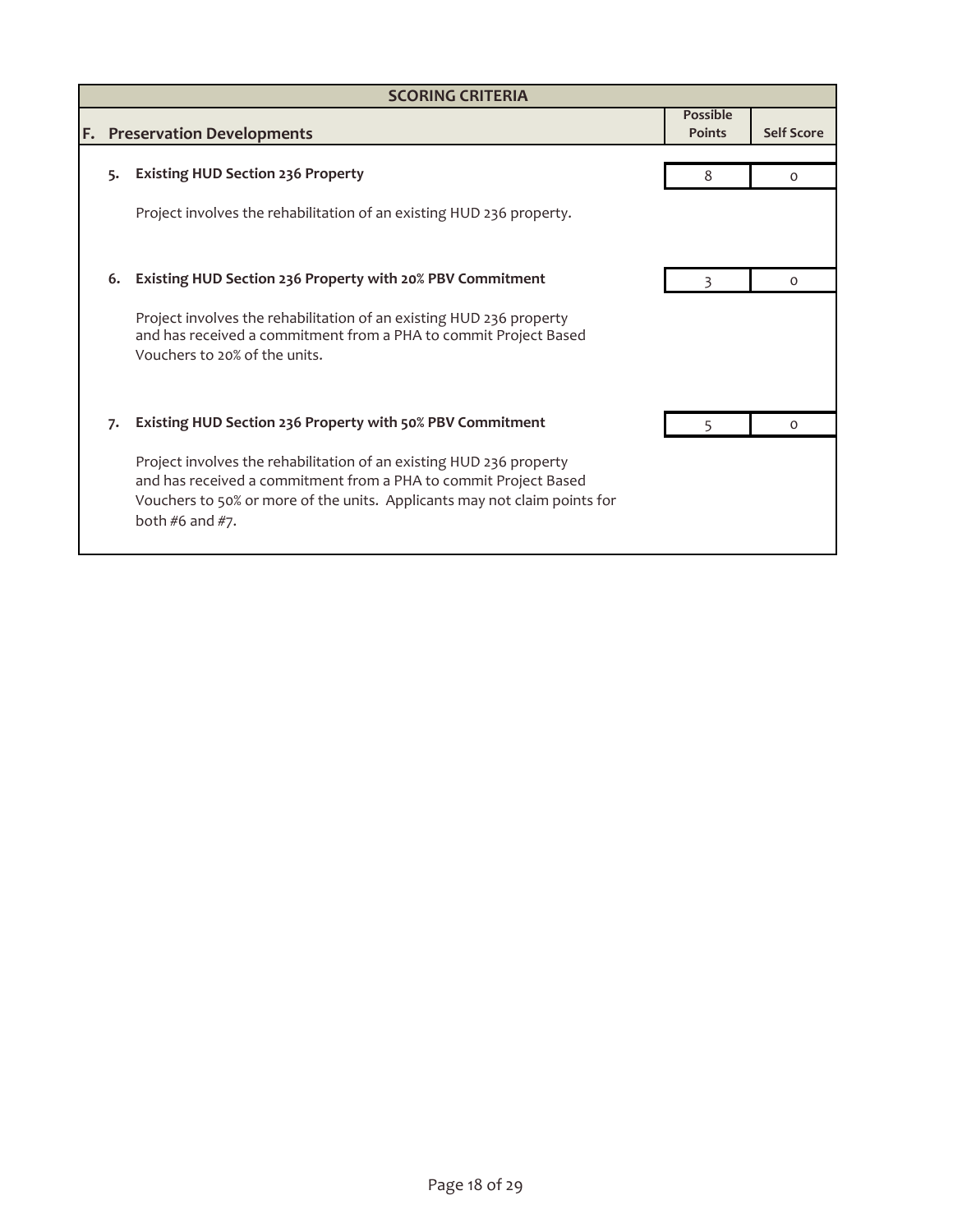| <b>SCORING CRITERIA</b> |                                                                                                                                                                                                                                                                                                                                                     |                 |                   |  |  |
|-------------------------|-----------------------------------------------------------------------------------------------------------------------------------------------------------------------------------------------------------------------------------------------------------------------------------------------------------------------------------------------------|-----------------|-------------------|--|--|
|                         |                                                                                                                                                                                                                                                                                                                                                     | <b>Possible</b> |                   |  |  |
|                         | <b>G. Permanent Supportive Housing Developments</b>                                                                                                                                                                                                                                                                                                 | <b>Points</b>   | <b>Self Score</b> |  |  |
|                         | Permanent Supportive Housing projects which meet all of the requirements of<br>Addendum III, including all threshold criteria, are eligible for the following points:                                                                                                                                                                               |                 |                   |  |  |
| 1.                      | <b>Supportive Service Coordination</b>                                                                                                                                                                                                                                                                                                              | 3               | $\Omega$          |  |  |
|                         | On-site service coordination must be available to all supportive housing<br>tenants. This may be provided through a partnership with the local service<br>organizations. The following schedule serves as a minimum standard.<br>Additional on-site services may be needed depending on the population<br>served by the supportive housing project. |                 |                   |  |  |
|                         | One day per week - projects of 30 units or less<br>a.<br>Two days per week - projects 30-60 units<br>b.                                                                                                                                                                                                                                             |                 |                   |  |  |
|                         | To receive additional points, projects must provide additional on-site<br>services as follows:                                                                                                                                                                                                                                                      |                 |                   |  |  |
|                         | 3 Points<br>. Two days per week - projects of 30 units or less =                                                                                                                                                                                                                                                                                    |                 |                   |  |  |
|                         | . Four days per week - projects of 31 - 60 units =<br>3 Points                                                                                                                                                                                                                                                                                      |                 |                   |  |  |
|                         | • Five days per week - projects of 61 units or larger =<br>3 Points                                                                                                                                                                                                                                                                                 |                 |                   |  |  |
|                         | In Addendum III, Applicants must describe how the project will meet the<br>supportive service needs of the targeted tenants. Include how many hours<br>of on-site services will be provided and include documentation in the<br>Addendum III submission of a funding commitment from the agency(s) that<br>will provide staff for these services.   |                 |                   |  |  |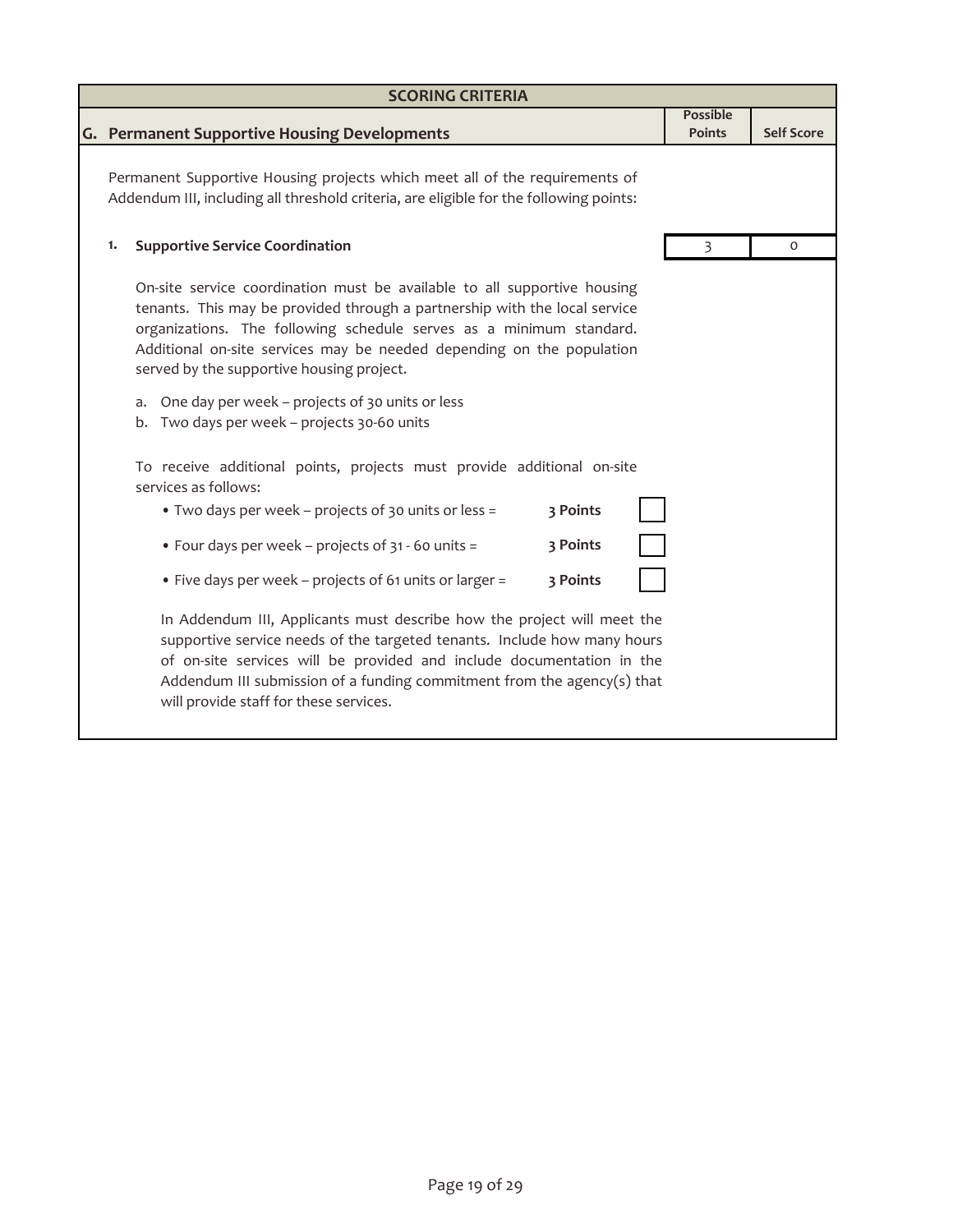| <b>SCORING CRITERIA</b> |                                                                                                                                                                                                                                                                                                                                                                                                                                                                          |          |  |                                  |                   |  |  |
|-------------------------|--------------------------------------------------------------------------------------------------------------------------------------------------------------------------------------------------------------------------------------------------------------------------------------------------------------------------------------------------------------------------------------------------------------------------------------------------------------------------|----------|--|----------------------------------|-------------------|--|--|
|                         |                                                                                                                                                                                                                                                                                                                                                                                                                                                                          |          |  | <b>Possible</b><br><b>Points</b> | <b>Self Score</b> |  |  |
|                         | G. Permanent Supportive Housing Developments                                                                                                                                                                                                                                                                                                                                                                                                                             |          |  |                                  |                   |  |  |
| 2.                      | <b>Service Funding Commitments</b>                                                                                                                                                                                                                                                                                                                                                                                                                                       |          |  | 6                                | 0                 |  |  |
|                         | Projects employing other sources of federal, state and/or private financing<br>or contributions for services will receive additional points for the sources of<br>financing listed below. Firm commitment letters must be provided to<br>receive points.                                                                                                                                                                                                                 |          |  |                                  |                   |  |  |
|                         | a. McKinney Vento funds such as HUD Shelter Plus<br>Care Program (SHP)                                                                                                                                                                                                                                                                                                                                                                                                   | 1 Point  |  |                                  |                   |  |  |
|                         | b. Capital Contribution targeted for supportive<br>services from developer fee (\$100 per supportive<br>housing unit/per year through the 15-year<br>compliance period)                                                                                                                                                                                                                                                                                                  | 1 Point  |  |                                  |                   |  |  |
|                         | c. Private/Foundation - minimum of \$1,000 per<br>supportive housing unit must be committed                                                                                                                                                                                                                                                                                                                                                                              | 1 Point  |  |                                  |                   |  |  |
|                         | d. Other State Agencies - minimum of \$1,000 per<br>supportive housing unit must be committed<br>(DOC, DCH, DHS)                                                                                                                                                                                                                                                                                                                                                         | 1 Point  |  |                                  |                   |  |  |
|                         | e. A special service fund account escrowed and funded by<br>equity - minimum of \$1,000 per supportive housing<br>unit/year - must be committed through the 15-year<br>compliance period                                                                                                                                                                                                                                                                                 | 1 Point  |  |                                  |                   |  |  |
|                         | Federal Funding for supportive housing programs such<br>f.<br>as the HUD 811 Program or Veteran housing programs<br>targeted for special needs or homeless populations.                                                                                                                                                                                                                                                                                                  | 1 Point  |  |                                  |                   |  |  |
| 3.                      | <b>Community/Supportive Service Room</b>                                                                                                                                                                                                                                                                                                                                                                                                                                 |          |  | 2                                | 0                 |  |  |
|                         | Projects are required to provide community or supportive<br>service space to projects with 11 or more units. A minimum of<br>15 square feet per residential unit is required.                                                                                                                                                                                                                                                                                            |          |  |                                  |                   |  |  |
|                         | Projects that provide additional community space<br>to offer additional opportunities for residents such as<br>enrichment classes or employment training on-site will be<br>awarded 2 points. Documentation must be provided<br>demonstrating the partnering agencies providing these<br>opportunities and the funding source of the program or<br>classes. If additional community space will be included, please<br>describe this further in Addendum III as directed. | 2 Points |  |                                  |                   |  |  |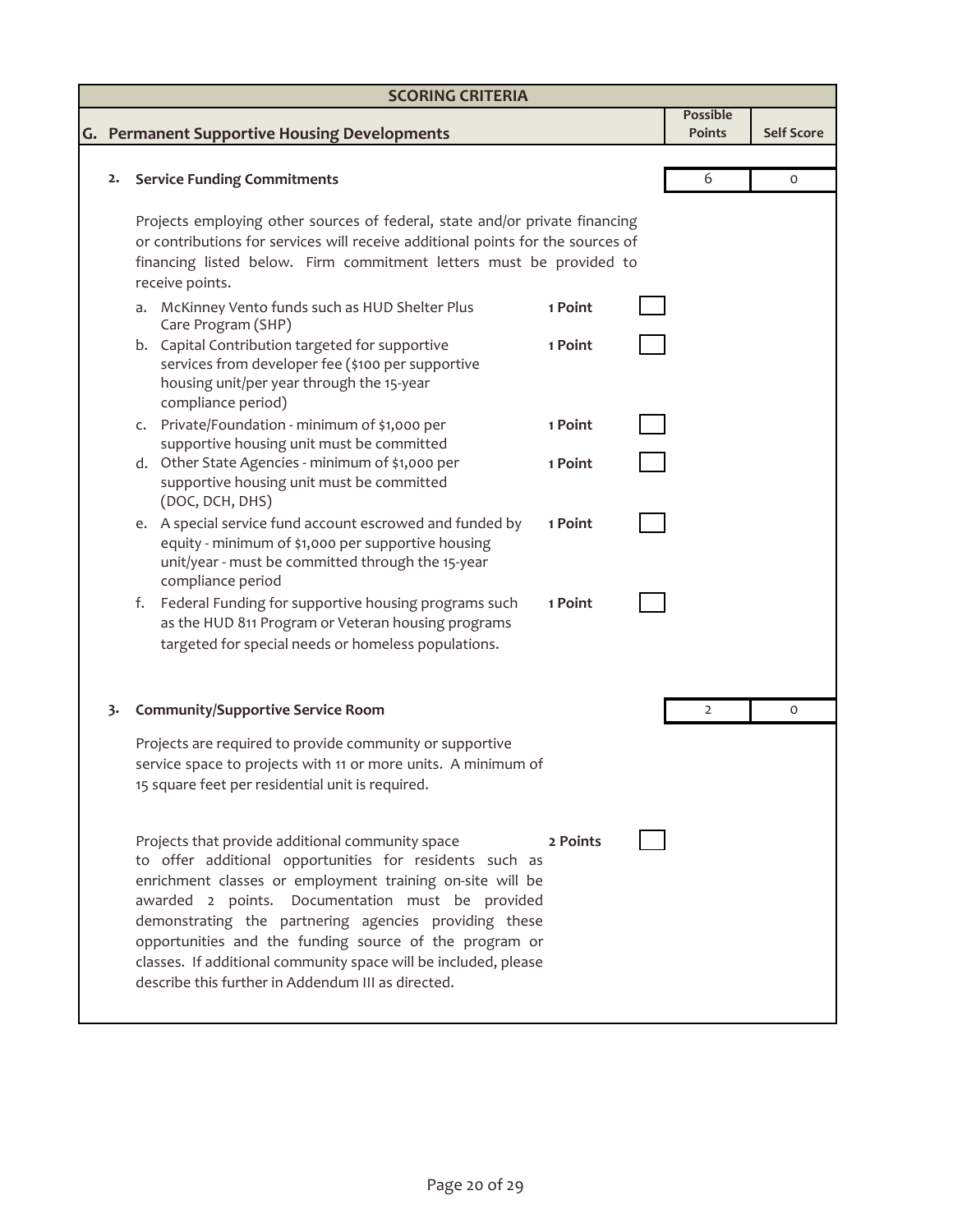| <b>SCORING CRITERIA</b> |                                                                                                                                                                                                                                                                                                                                                                                                                                      |                                  |                   |  |  |
|-------------------------|--------------------------------------------------------------------------------------------------------------------------------------------------------------------------------------------------------------------------------------------------------------------------------------------------------------------------------------------------------------------------------------------------------------------------------------|----------------------------------|-------------------|--|--|
|                         |                                                                                                                                                                                                                                                                                                                                                                                                                                      | <b>Possible</b><br><b>Points</b> | <b>Self Score</b> |  |  |
|                         | G. Permanent Supportive Housing Developments                                                                                                                                                                                                                                                                                                                                                                                         |                                  |                   |  |  |
| 4.                      | <b>Targeted Supportive Housing Populations</b>                                                                                                                                                                                                                                                                                                                                                                                       | 4                                | $\circ$           |  |  |
|                         | Projects that have demonstrated in their Supportive Service Plan to serve<br>the supportive housing populations most in need as outlined below will<br>receive additional points:                                                                                                                                                                                                                                                    |                                  |                   |  |  |
|                         | a. Chronically Homeless per HUD's definition<br>3 Points                                                                                                                                                                                                                                                                                                                                                                             |                                  |                   |  |  |
|                         | b. Homeless with a Special Need<br>1 Point                                                                                                                                                                                                                                                                                                                                                                                           |                                  |                   |  |  |
|                         | A minimum of 30% of the supportive housing units must be set aside to<br>receive points from either a. and/or b. listed above. Separate waitlist must<br>be maintained for these populations.<br>In Addendum III, please provide a description of the population(s) targeted<br>for the Supportive Housing Units. Please refer to definitions within<br>Addendum III - Attachment A.                                                 |                                  |                   |  |  |
| 5.                      | Developing in a High Need Area                                                                                                                                                                                                                                                                                                                                                                                                       |                                  | 0                 |  |  |
|                         | Points will be awarded to those projects that can document a high need area<br>where the homeless count is greater than 500 persons within the City or<br>County that the development is located:<br>- The documented need must be presented based on HMIS and Point-In-<br>Time data available to the community in the City or County where the<br>development is located within the current year or most recent available<br>data. |                                  |                   |  |  |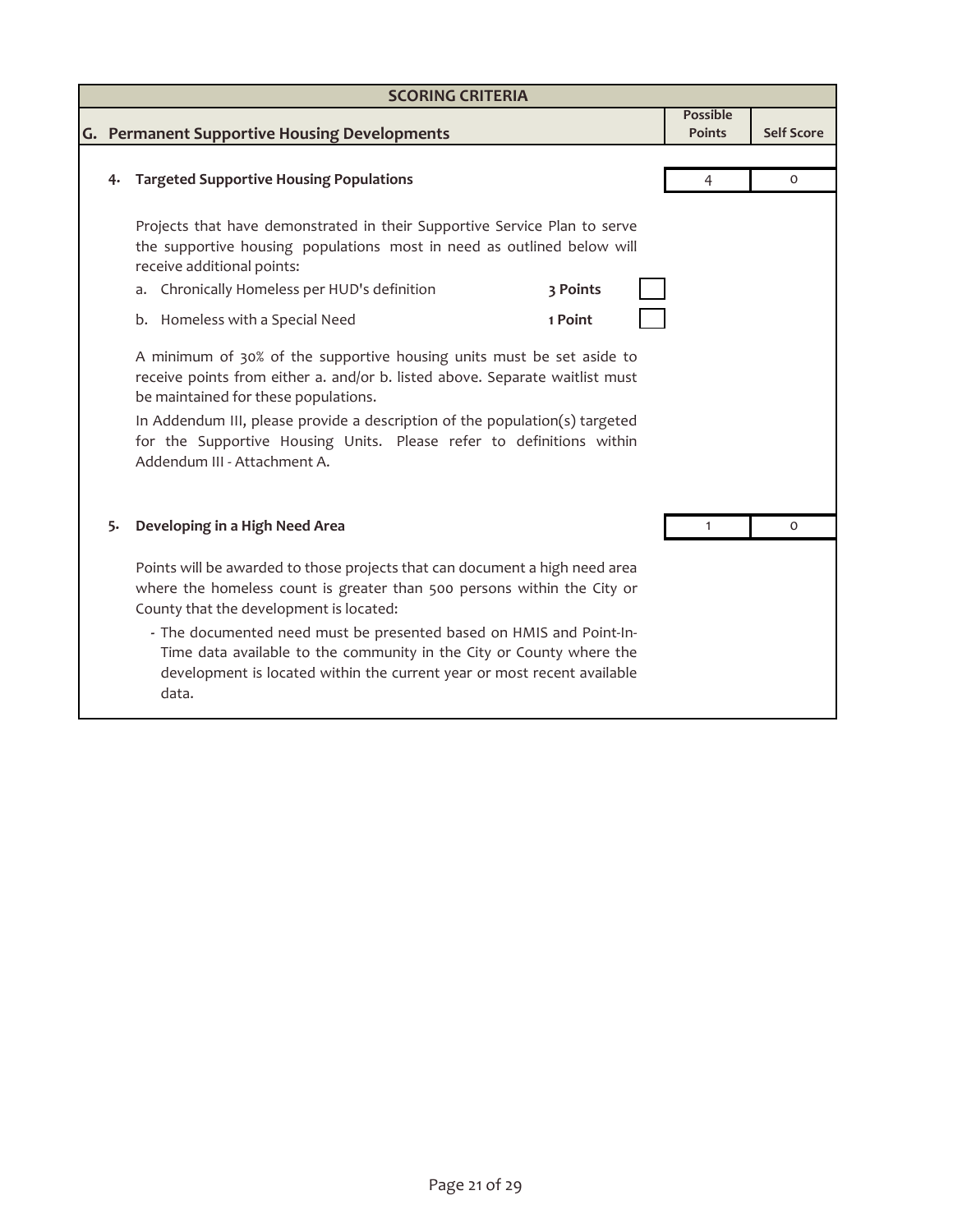| <b>SCORING CRITERIA</b> |    |                                                                                                                                                                                                                                                                                                                                                                                                                                                                  |                 |                   |  |  |
|-------------------------|----|------------------------------------------------------------------------------------------------------------------------------------------------------------------------------------------------------------------------------------------------------------------------------------------------------------------------------------------------------------------------------------------------------------------------------------------------------------------|-----------------|-------------------|--|--|
|                         |    |                                                                                                                                                                                                                                                                                                                                                                                                                                                                  | <b>Possible</b> |                   |  |  |
|                         |    | G. Permanent Supportive Housing Developments                                                                                                                                                                                                                                                                                                                                                                                                                     | <b>Points</b>   | <b>Self Score</b> |  |  |
|                         | 6. | <b>Experienced Supportive Housing Development Team</b>                                                                                                                                                                                                                                                                                                                                                                                                           | 3               | 0                 |  |  |
|                         |    | Points will be awarded to a development team that has experience with 50<br>units of supportive housing as follows:                                                                                                                                                                                                                                                                                                                                              |                 |                   |  |  |
|                         |    | - Developer owns and operates 50 units<br>1 Point<br>or more of supportive housing                                                                                                                                                                                                                                                                                                                                                                               |                 |                   |  |  |
|                         |    | - Management Company has experience<br>1 Point<br>managing 50 units of supportive housing                                                                                                                                                                                                                                                                                                                                                                        |                 |                   |  |  |
|                         |    | - Lead Agency has experience providing services<br>1 Point<br>for 50 units of supportive housing                                                                                                                                                                                                                                                                                                                                                                 |                 |                   |  |  |
|                         |    | In Addendum III, please list the name of the development(s) and the total<br>number of supportive housing units or attach a separate sheet with this<br>information.                                                                                                                                                                                                                                                                                             |                 |                   |  |  |
|                         | 7. | <b>Supportive Employment</b>                                                                                                                                                                                                                                                                                                                                                                                                                                     |                 | $\Omega$          |  |  |
|                         |    | Projects that agree to provide job-training opportunities in the building<br>trades, operation, and/or supportive service programs to individuals who<br>meet the supportive housing tenant definition will receive points. This must<br>be outlined in the Supportive Service Plan and the employment of tenants<br>must be related to the supportive housing development. An example would<br>be the management company employing tenants to work at the site. |                 |                   |  |  |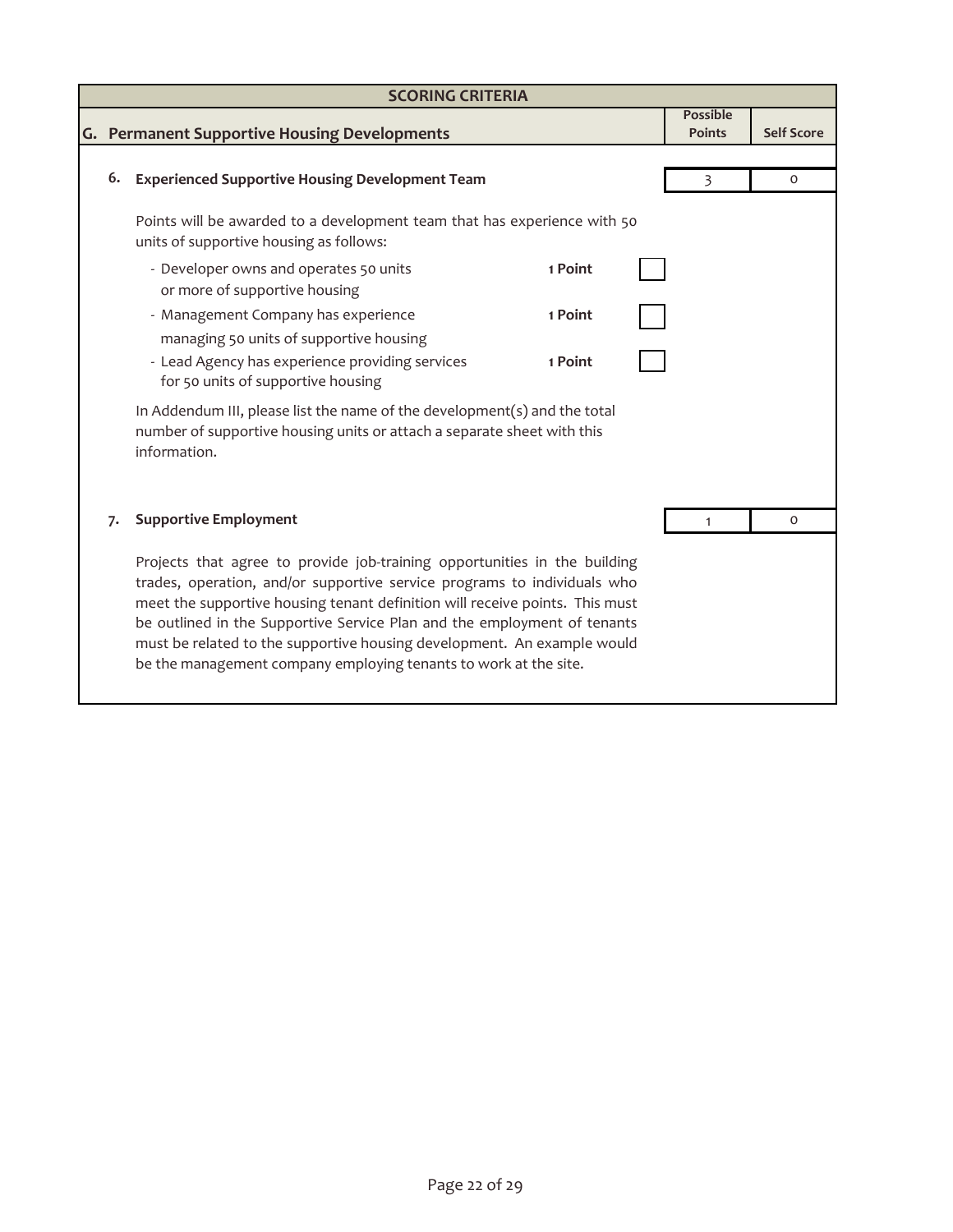| <b>SCORING CRITERIA</b> |                                                                                                                                                                                                                                                                                                                                                                                                                            |                                  |                   |  |
|-------------------------|----------------------------------------------------------------------------------------------------------------------------------------------------------------------------------------------------------------------------------------------------------------------------------------------------------------------------------------------------------------------------------------------------------------------------|----------------------------------|-------------------|--|
|                         | G. Permanent Supportive Housing Developments                                                                                                                                                                                                                                                                                                                                                                               | <b>Possible</b><br><b>Points</b> | <b>Self Score</b> |  |
| 8.                      | <b>Housing First Model</b>                                                                                                                                                                                                                                                                                                                                                                                                 |                                  | $\circ$           |  |
|                         | Points will be awarded to supportive housing models that are collaboratively<br>meeting the needs of the community to reduce the high costs of current<br>system usage such as emergency rooms, police and emergency response<br>systems and other community funded services. This must be demonstrated<br>through the use of assessment tools that identify and prioritize the referrals<br>to serve the most vulnerable. |                                  |                   |  |
|                         | In Addendum III, a detailed description of the Housing First model for this<br>development must be included.                                                                                                                                                                                                                                                                                                               |                                  |                   |  |
| 9.                      | Housing Assessment and Resource Agency (HARA)                                                                                                                                                                                                                                                                                                                                                                              |                                  | $\Omega$          |  |
|                         | Points will be awarded if the local HARA has signed a memorandum of<br>understanding with the lead service agency to provide referrals to the lead<br>agency when appropriate.                                                                                                                                                                                                                                             |                                  |                   |  |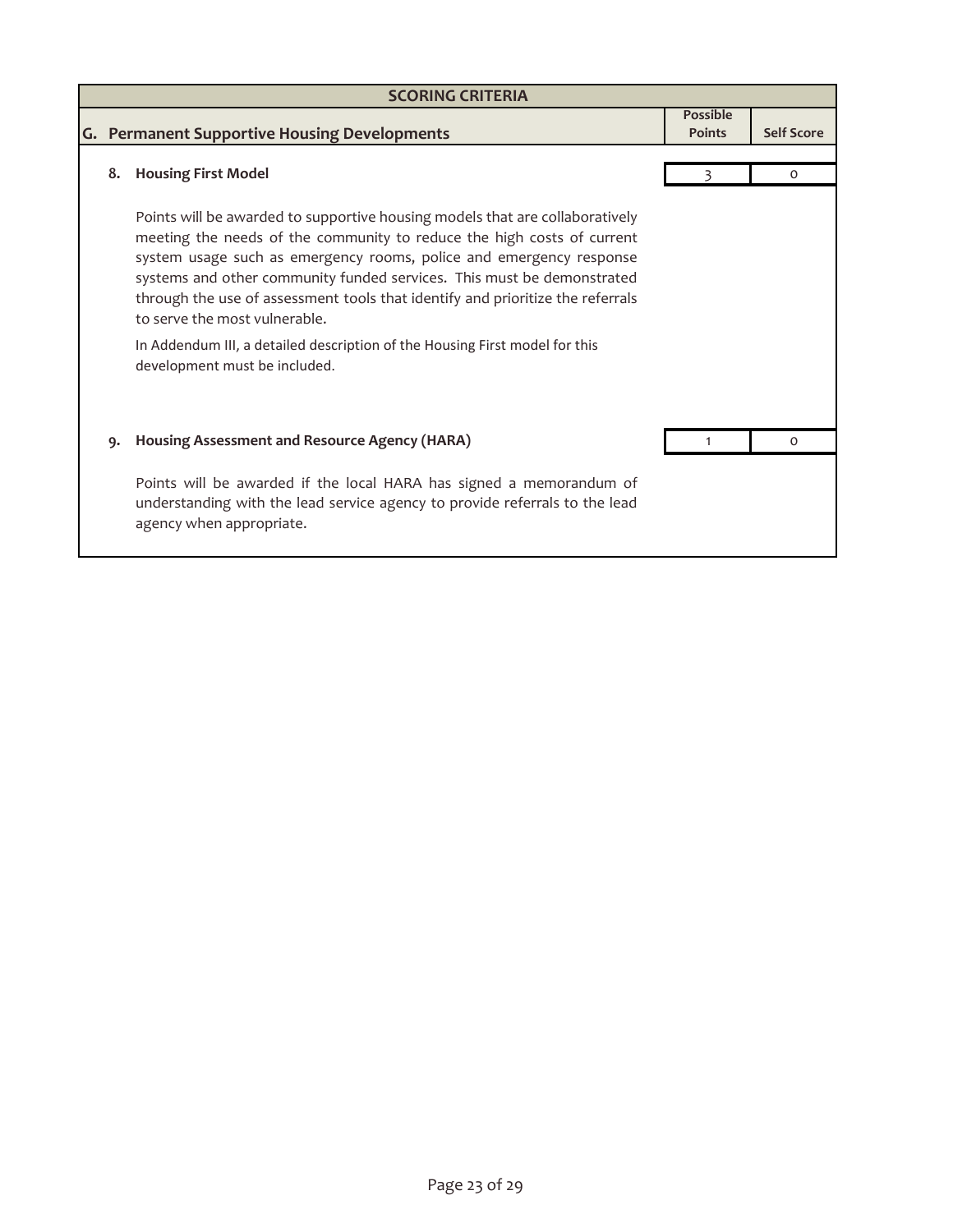| <b>SCORING CRITERIA</b>                  |                                                |    |                   |  |
|------------------------------------------|------------------------------------------------|----|-------------------|--|
| <b>Possible</b><br><b>Points</b>         |                                                |    |                   |  |
| H. QAP Green Policy Points               |                                                |    | <b>Self Score</b> |  |
|                                          |                                                |    |                   |  |
| 1.                                       | <b>QAP Green Policy Points</b>                 | 10 |                   |  |
|                                          | Transfer Score from Green Policy Certification |    |                   |  |
| Link to Cert: Green Policy Certification |                                                |    |                   |  |
|                                          |                                                |    |                   |  |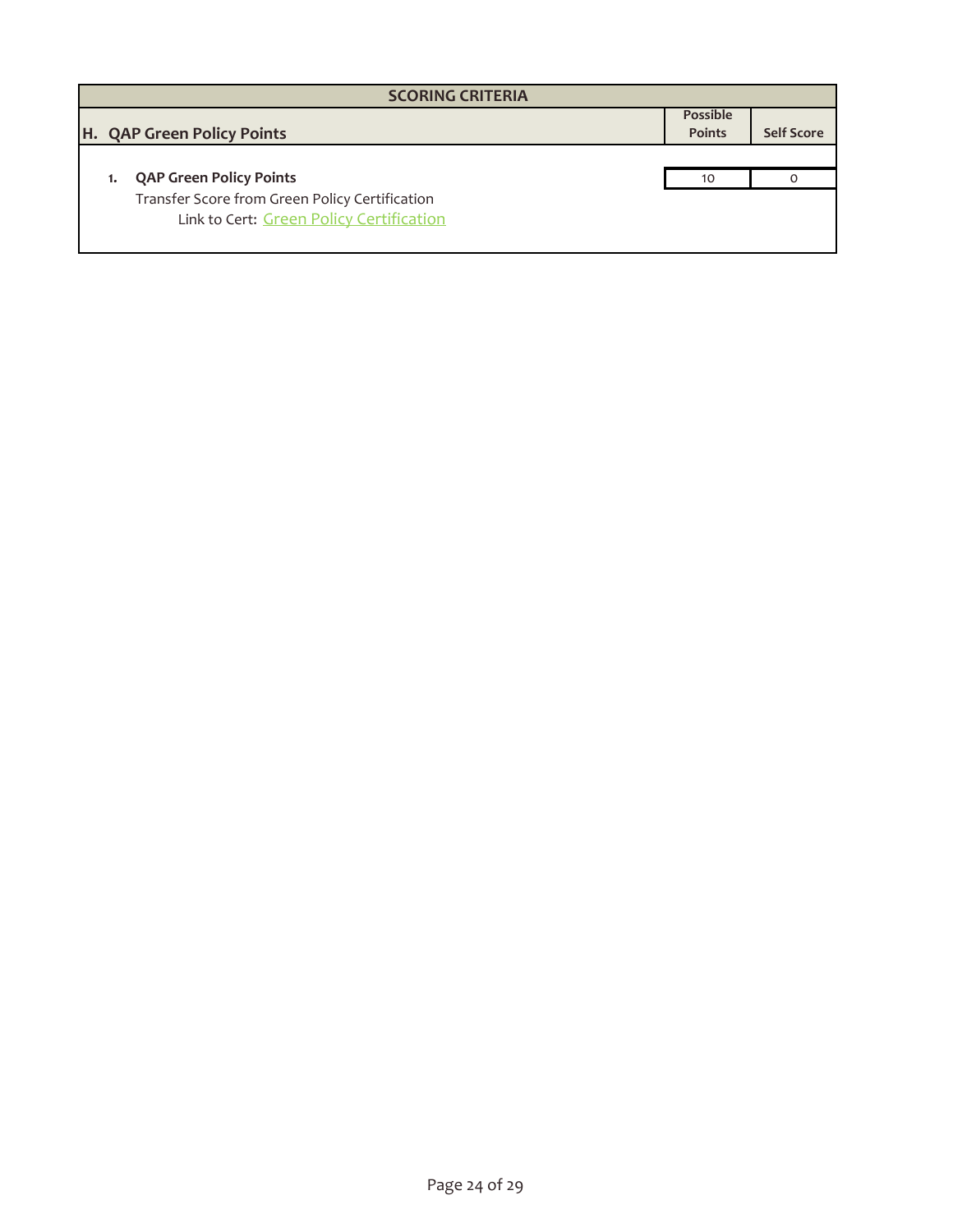| <b>SCORING CRITERIA</b>                                                   |               |                   |
|---------------------------------------------------------------------------|---------------|-------------------|
|                                                                           | Possible      |                   |
| I. Cost Containment                                                       | <b>Points</b> | <b>Self Score</b> |
|                                                                           |               |                   |
| <b>Cost Containment</b><br>1.                                             | 10            |                   |
|                                                                           |               |                   |
| Projects will be assessed points for cost efficiency based on their Total |               |                   |

Development Cost per-square-foot using the criteria below. Evaluations will be conducted based on the type of project being proposed and will be compared to average cost data for the previous five years. For calculation purposes, the total project square footage may include indoor basis approved space (common areas, etc.) as well as square footage attributable to market rate units. Commercial space that is not part of the housing project or is to be owned under a separate legal entity and whose costs are not included in the project total development costs is not allowed to be included in the total project square footage. Within each project-type, projects will be scored as follows:

- *●* Projects whose Total Development Cost per‐square‐foot is within the "safe harbor" identified will receive 0 points. The "safe harbor" is calculated using an amount that is 5% above and 5% below the 5‐year cost average for each project‐type.
- Projects whose Total Development Cost per-square-foot is below the "safe harbor" will receive up to 10 additional points.
- *●* Projects having costs above the "safe harbor" will receive negative points.
- *●* The data used to determine the safe harbors and point factors for projects in this point section will be a rolling total of the previous five years and will be subject to updates as new project data becomes available.

To determine the number of points a project qualifies for, applicants can use the information below.

| Total Development Cost (TDC):            |         |
|------------------------------------------|---------|
| Divided by: Total Project Square Footage |         |
| Equals: TDC per square foot:             | #DIV/o! |

Project Type (Select One)

|                                    | Safe<br>Harbor<br>Min | Safe<br>Harbor<br><b>Max</b> | <b>Positive Point</b><br>Factor per \$\$<br>below safe<br>harbor: | Negative Point<br>Factor per \$\$<br>above safe<br>harbor: | Possible<br>Points for<br>project type |
|------------------------------------|-----------------------|------------------------------|-------------------------------------------------------------------|------------------------------------------------------------|----------------------------------------|
| New Construction                   | \$164.25              | \$181.54                     | 0.2                                                               | $-0.2$                                                     |                                        |
| Preservation                       | \$116.45              | \$128.70                     | 0.15                                                              | $-0.15$                                                    |                                        |
| Historic Rehab or Adaptive / Reuse | \$217.44              | \$240.33                     | 0.075                                                             | $-0.075$                                                   |                                        |
|                                    |                       |                              |                                                                   |                                                            |                                        |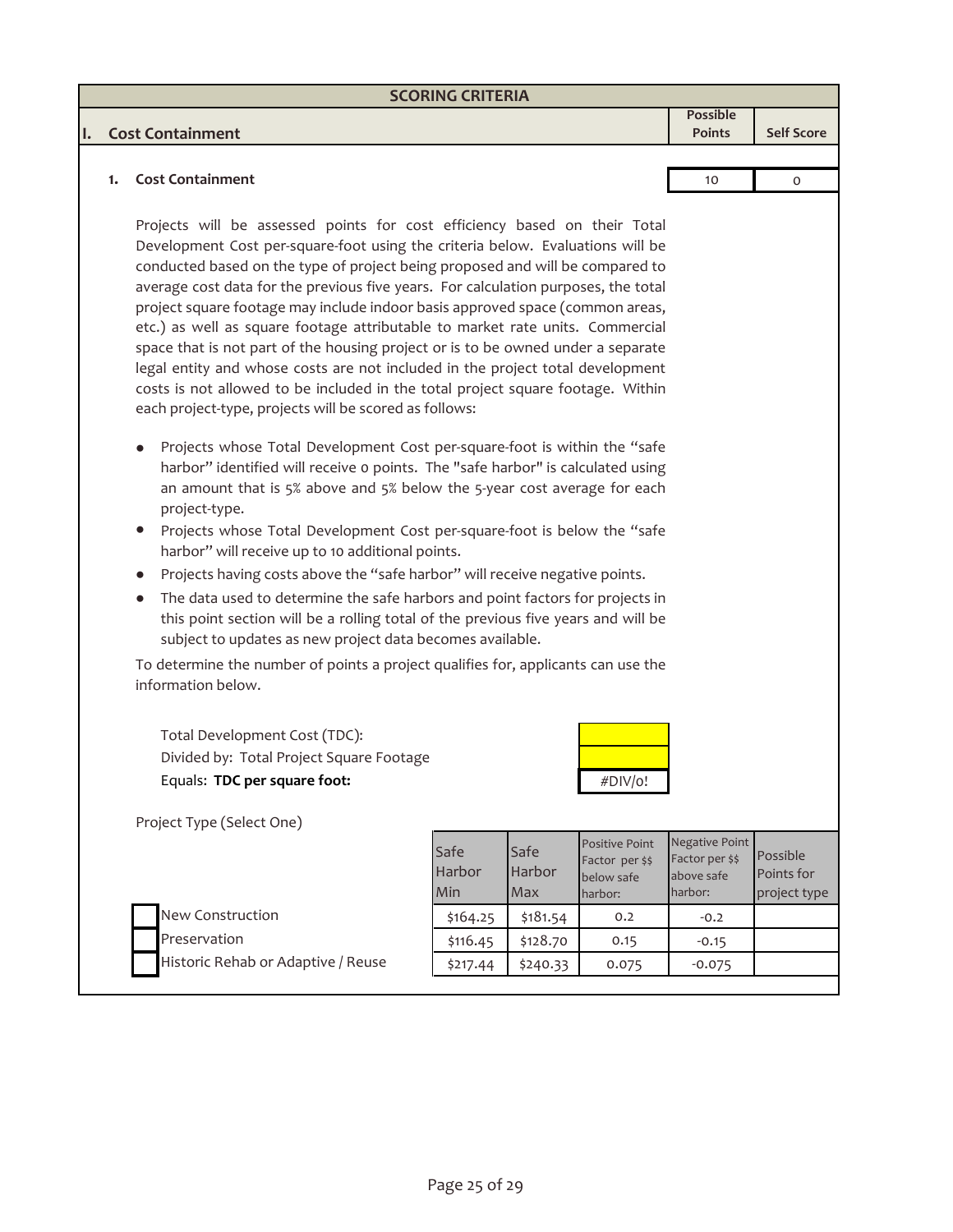|                                    |                  | <b>QUICK REFERENCE SHEET</b>                       |                 |                   |              |
|------------------------------------|------------------|----------------------------------------------------|-----------------|-------------------|--------------|
|                                    |                  |                                                    | <b>Possible</b> |                   |              |
|                                    | <b>Section:</b>  |                                                    | <b>Points</b>   | <b>Self Score</b> | Awarded      |
|                                    |                  | A. Development Location                            |                 |                   |              |
|                                    | 1.               | Proximity to Transportation                        | 5               | O                 |              |
|                                    | $\overline{2}$ . | <b>Site Amenities</b>                              | 10              | O                 |              |
|                                    | 3.               | Central Cities Developments                        | 15              | O                 |              |
|                                    |                  | <b>Section Total:</b>                              | 30              | O                 | $\mathbf{o}$ |
| В.                                 |                  | <b>Municipal Support</b>                           |                 |                   |              |
|                                    | 1.               | <b>Tax Abatement</b>                               | 15              | O                 |              |
|                                    | 2.               | Community Revitalization Plan                      | 10              | $\Omega$          |              |
|                                    | 3.               | Proper Zoning                                      | 5               | $\Omega$          |              |
|                                    | 4.               | Site Plan Approval                                 | 5               | O                 |              |
|                                    |                  | <b>Section Total:</b>                              | 35              | O                 | $\mathbf 0$  |
| C.                                 |                  | <b>Development Characteristics</b>                 |                 |                   |              |
|                                    | 1.               | <b>Community Space</b>                             | 5               | 0                 |              |
|                                    | 2.               | Economic Integration                               | 5               | $\Omega$          |              |
|                                    | 3.               | Low Income Targeting                               | 30              | #DIV/o!           |              |
|                                    | 4.               | Affordability Commitment                           | 5               | O                 |              |
|                                    | 5.               | Lease/Purchase Option                              | $\mathbf{1}$    | O                 |              |
|                                    | 6.               | Historic Rehabilitation Projects                   | $\overline{2}$  | 0                 |              |
|                                    | 7.               | Visitable Units                                    | 5               | O                 |              |
|                                    | 8.               | Barrier-Free/Fully-Adaptable-to-Barrier-Free Units | 5               | O                 |              |
|                                    |                  | <b>Section Total:</b>                              | 58              | #DIV/o!           | $\Omega$     |
| D.                                 |                  | <b>Development Team Characteristics</b>            |                 |                   |              |
|                                    | 1.               | Previous Experience of Owner/Member                | 20              | O                 |              |
|                                    |                  | Michigan-Based Business                            | 3               | O                 |              |
|                                    | $\overline{2}$ . | Previous Experience of Management Agent            | 15              | O                 |              |
|                                    |                  | Michigan-Based Business                            | $\overline{3}$  | O                 |              |
|                                    | 3.               | <b>Employing Michigan-Based Companies</b>          | 3               | O                 |              |
|                                    | 4.               | Nonprofit Participation                            | 5               | O                 |              |
|                                    | 5.               | <b>Temporary Point Reduction</b>                   | $-5$            | $\Omega$          |              |
|                                    | 6.               | Poor Previous Participation of Applicant           | $-20$           | $\circ$           |              |
|                                    | 7.               | Poor Previous Participation of Management Agent    | $-20$           | $\Omega$          |              |
|                                    |                  | <b>Section Total:</b>                              | 49              | O                 | $\mathbf{o}$ |
| <b>Development Financing</b><br>Ε. |                  |                                                    |                 |                   |              |
|                                    | 1.               | <b>Financing Commitments</b>                       | 5               | O                 |              |
|                                    | 2.               | Replacement/Redevelopment of Public Housing        | 8               | 0                 |              |
|                                    | 3.               | RHS 515 Developments                               | $\overline{2}$  | O                 |              |
|                                    |                  | <b>Section Total:</b>                              | 15              | $\mathbf{o}$      | $\mathbf 0$  |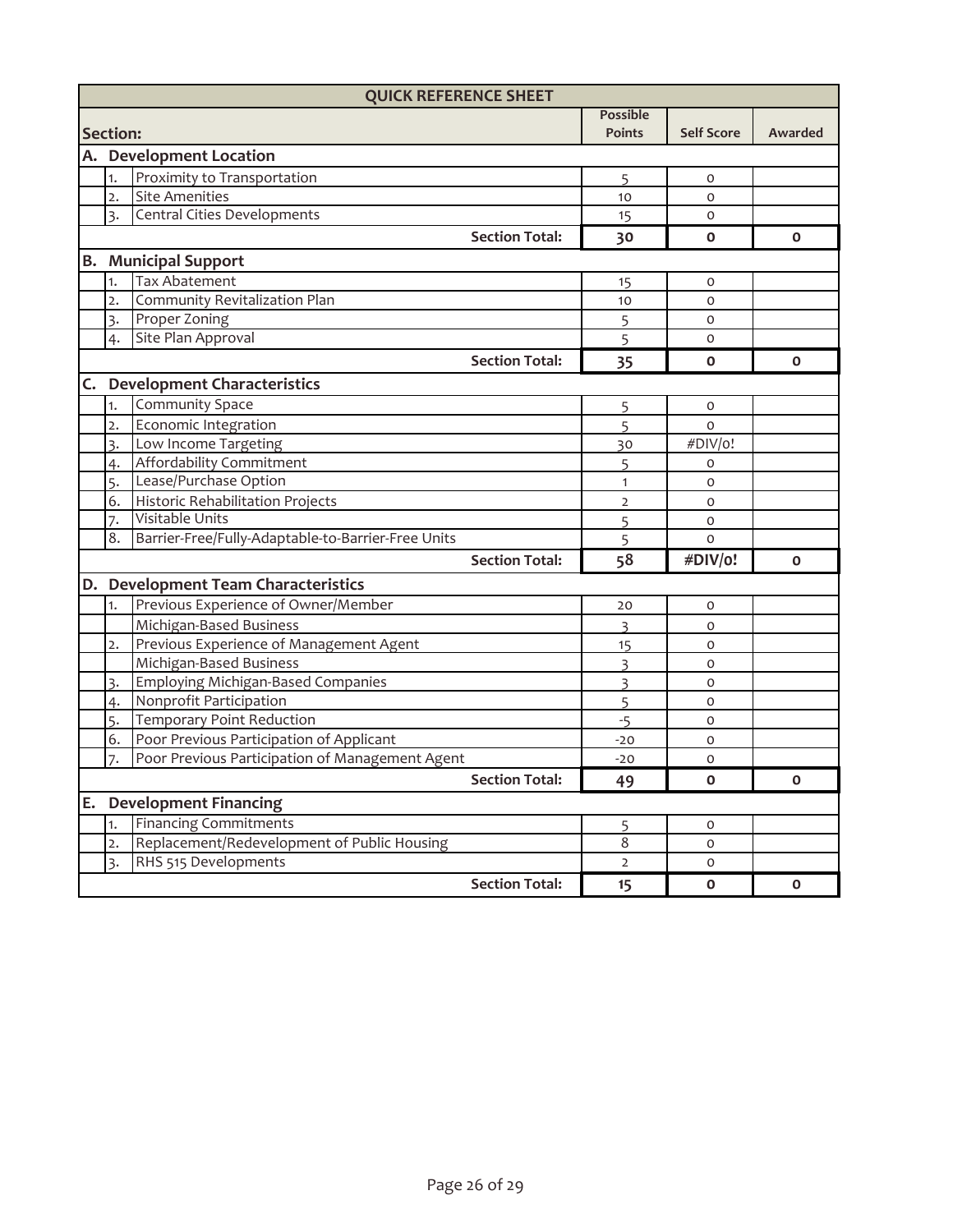|                 |                                               | <b>QUICK REFERENCE SHEET</b>                                       |                         |                   |              |
|-----------------|-----------------------------------------------|--------------------------------------------------------------------|-------------------------|-------------------|--------------|
| <b>Possible</b> |                                               |                                                                    |                         |                   |              |
|                 | Section:<br><b>Points</b>                     |                                                                    |                         | <b>Self Score</b> | Awarded      |
|                 |                                               | F. Preservation Developments                                       |                         |                   |              |
|                 | 1.                                            | Preserving existing project-based tenant subsidies for length of   | 5                       | $\circ$           |              |
|                 |                                               | compliance period.                                                 |                         |                   |              |
|                 | 2.                                            | Acquisition cost less than 30% of the total development costs.     | 5                       | 0                 |              |
|                 | $\overline{3}$ .                              | Lacks sufficient unrestricted capital funds to provide renovations | 5                       | $\Omega$          |              |
|                 |                                               | and repairs on an ongoing basis                                    |                         |                   |              |
|                 | 4.                                            | Preservation with rehab above \$30,000/unit                        | 5                       | O                 |              |
|                 | 5.                                            | Existing HUD 236 Property                                          | 8                       | $\Omega$          |              |
|                 | 6.                                            | Existing HUD 236 Property with 20% PBV                             | 3                       | $\Omega$          |              |
|                 | 7.                                            | Existing HUD 236 Property with 50% or more PBV                     | 5                       | $\Omega$          |              |
|                 |                                               | <b>Section Total:</b>                                              | 36                      | $\mathbf{o}$      | $\Omega$     |
|                 |                                               | G. Permanent Supportive Housing Developments                       |                         |                   |              |
|                 | 1.                                            | Service Coordination Plan                                          | $\overline{3}$          | O                 |              |
|                 | $\overline{2}$ .                              | Other Federal, State, and Private Financing                        | 6                       | O                 |              |
|                 | $\overline{3}$ .                              | Community/Supportive Service Room                                  | $\overline{2}$          | O                 |              |
|                 | 4.                                            | Housing the Most in Need                                           | 4                       | $\Omega$          |              |
|                 | 5.                                            | Developing in a High Need Area                                     | $\mathbf{1}$            | $\Omega$          |              |
|                 | 6.                                            | Experienced Supportive Housing Development Team                    | $\overline{\mathbf{3}}$ | O                 |              |
|                 | 7.                                            | Supportive Employment                                              | $\mathbf{1}$            | $\Omega$          |              |
|                 | 8.                                            | <b>Housing First Model</b>                                         | 3                       | $\Omega$          |              |
|                 | 9.                                            | Housing Assessment and Resource Agency (HARA)                      | $\mathbf{1}$            | $\Omega$          |              |
|                 |                                               | <b>Section Total:</b>                                              | 24                      | $\mathbf{o}$      | $\mathbf 0$  |
|                 |                                               | H. QAP Green Policy Points                                         |                         |                   |              |
|                 | 1.                                            | Transfer Score From Green Policy Certification                     | 10                      | O                 |              |
|                 |                                               | <b>Section Total:</b>                                              | 10                      | $\Omega$          | $\Omega$     |
| Ι.              |                                               | <b>Cost Containment</b>                                            |                         |                   |              |
|                 | 1.                                            | <b>Cost Containment Points</b>                                     | 10                      | 0                 |              |
|                 |                                               | <b>Section Total:</b>                                              | 10 <sup>2</sup>         | $\mathbf{o}$      | $\mathbf{o}$ |
|                 |                                               |                                                                    |                         |                   |              |
|                 | <b>GRAND TOTAL:</b><br>#DIV/o!<br>$\mathbf 0$ |                                                                    |                         |                   |              |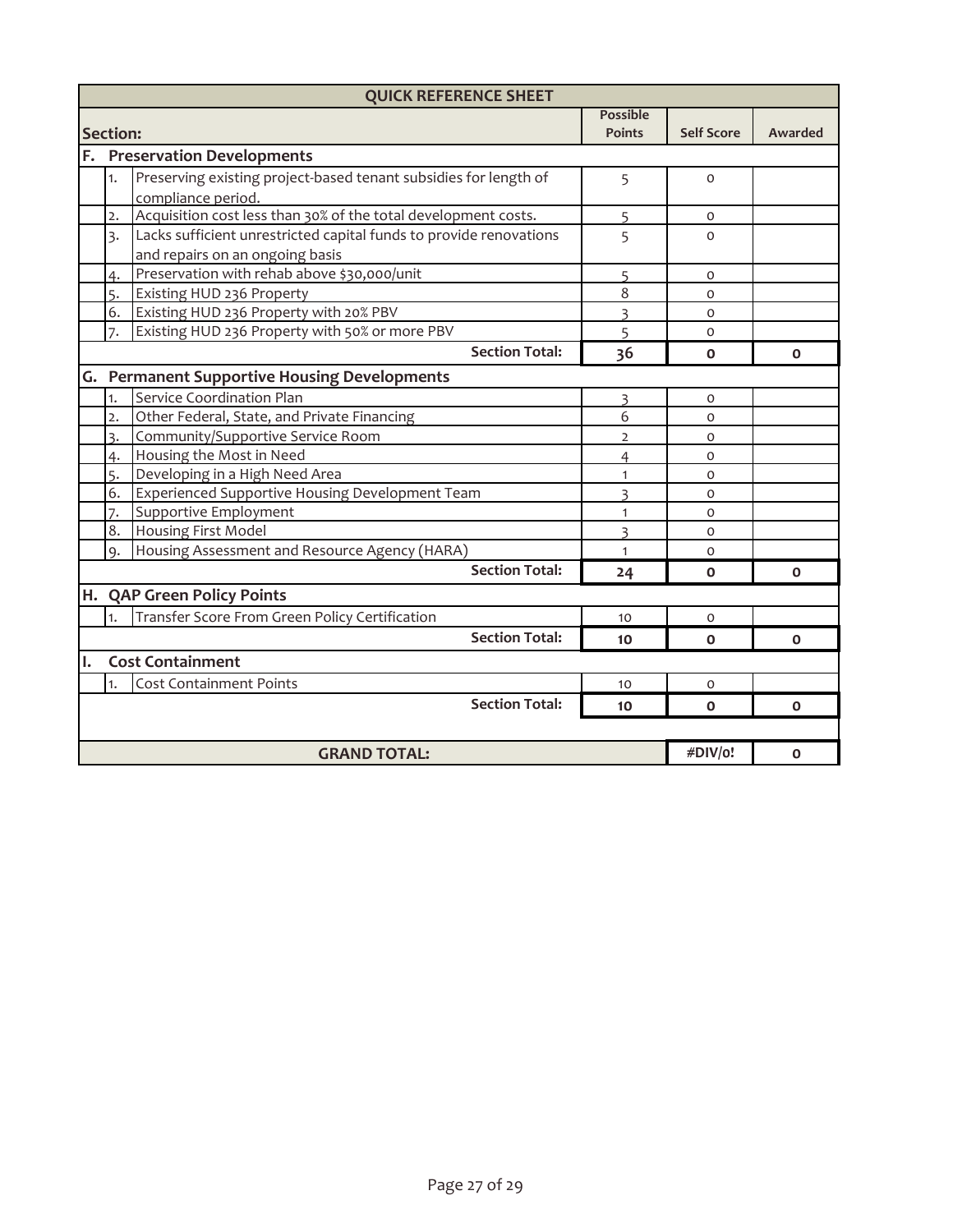